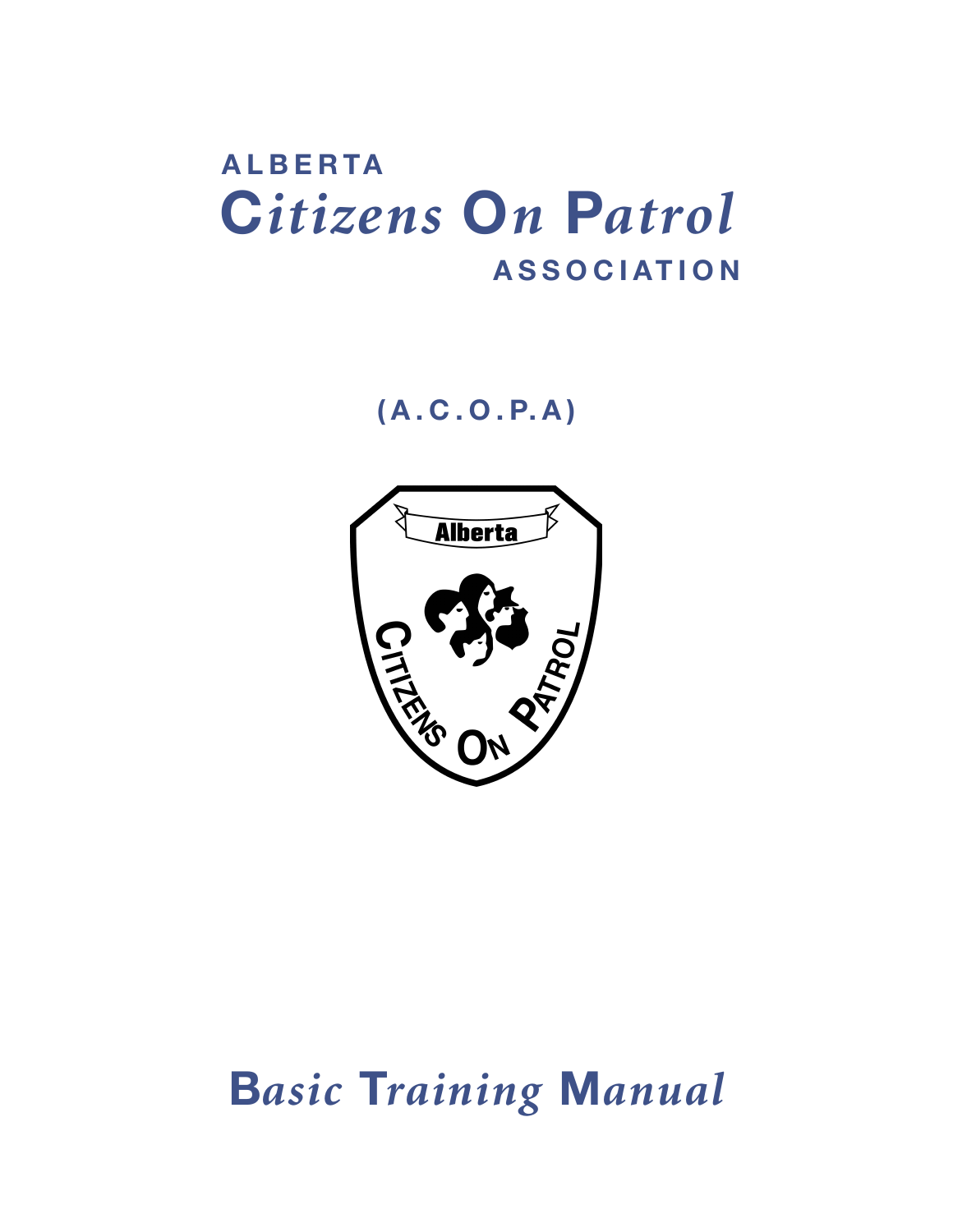### **A C K N O W L E D G M E N T O F THIS MANUAL**

The Alberta Citizens on Patrol Association wish to thank Cst. Kevin Kunetzki of the Royal Canadian Mounted Police, Wetaskiwin Municipal Detachment "K" Division, for the creation of this manual. The manual was modified by the Executive of the A.C.O.P.A. for the use of all communities in the Province of Alberta and their police agencies.

*Dated September 2002*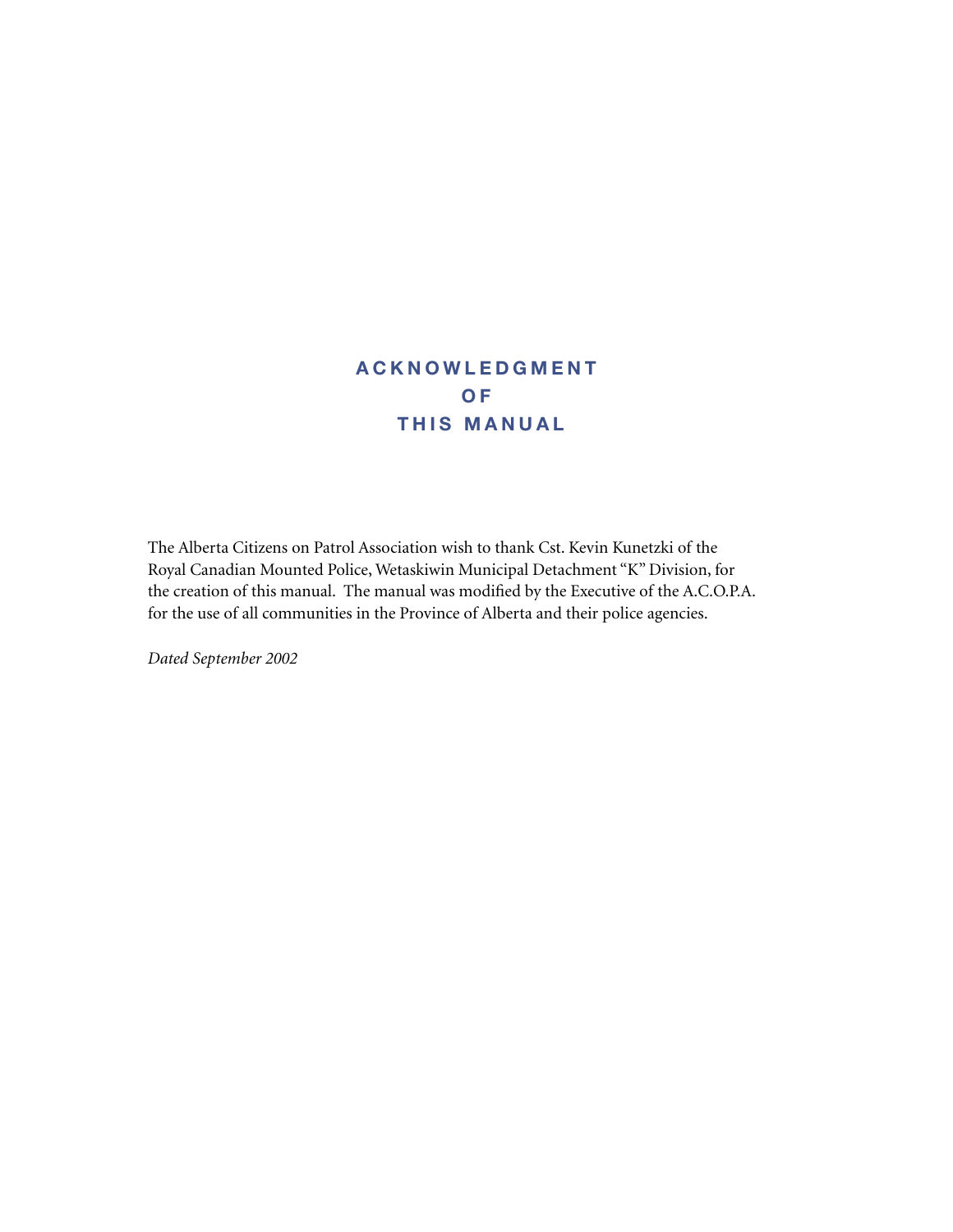

## **T***able of* **C***ontents*

|                   | <b>NTRODUCTION</b>                           | 4  |
|-------------------|----------------------------------------------|----|
|                   | What exactly is C.O.P.?                      | 4  |
|                   | What are some examples of C.O.P. activities? | 5  |
|                   | Some Examples                                | 6  |
|                   | Summary                                      | 7  |
| <b>MEMBERSHIP</b> | ------------------                           | 8  |
|                   | Membership Standards                         | 8  |
|                   | Requirements                                 | 8  |
|                   | Code of Conduct                              | 10 |
|                   | Cancellation of Membership                   | 10 |
|                   | <b>OBSERVATION</b><br>___________________    |    |
|                   | Surveillance                                 | 11 |
|                   | What to look for Vehicles                    | 12 |
|                   | What to look for People                      | 12 |
|                   | What to look for Property                    | 13 |
| <b>REPORTS</b>    | _______________________                      | 14 |
|                   | <b>Incident Report Examples</b>              | 17 |
|                   | Role Playing Exercise                        | 19 |
| <b>EQUIPMENT</b>  | _______________________                      | 22 |
|                   | Standard Equipment                           | 22 |
|                   | Radio Protocol - Phoenetic Alphabet          | 24 |
|                   | Radio Protocol - Twenty-Four Hour Clock      | 24 |
|                   | Radio Protocol - Police 10 Codes             | 25 |
| <b>SAFETY</b>     | <u> 1999 - Alexandr Alexandr II</u>          | 26 |
|                   | SHIFT DUTIES __________________________ 28   |    |
|                   |                                              | 29 |
|                   | RATIONALE _________________________________  | 34 |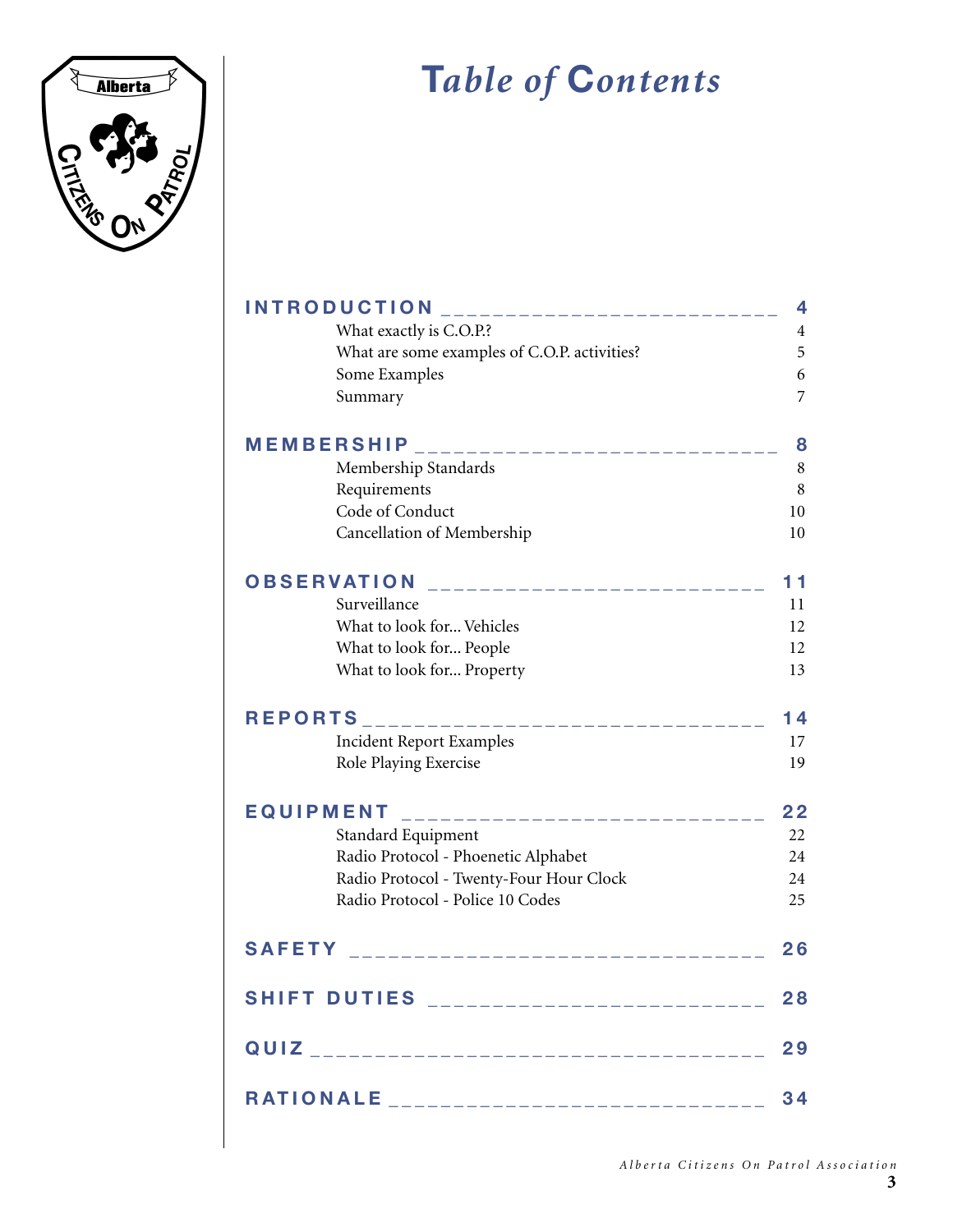

### WHAT EXACTLY IS C.O.P.?

- C.O.P. is a recognized crime prevention program of the various police agencies.
- C.O.P. is a program that exists around the world.
- C.O.P. assist police by being the "eyes & ears" of the community.
- C.O.P., from a national perspective, stands for "Citizens on Patrol".
- C.O.P. are trained and organized volunteers.
- C.O.P. are citizens that enjoy making a difference in their communities.
- C.O.P. are not police officers, rather they are a valued resource to the local police agency patrolling the community.
- C.O.P. is an integral strategic partnership of ensuring safe homes and safe communities.



*A local C.O.P. Society meeting with the local police liasons.*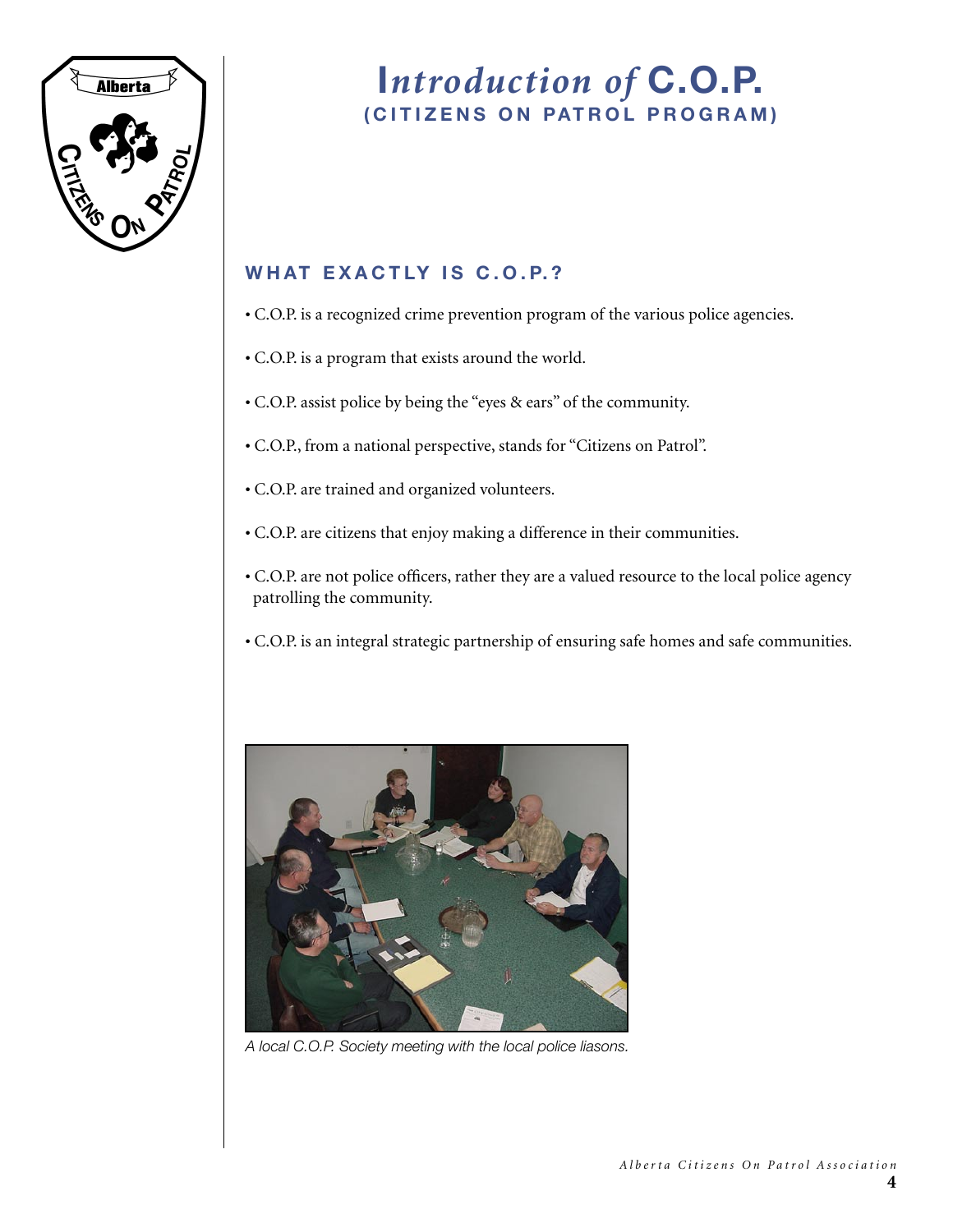

### WHAT ARE SOME EXAMPLES OF C.O.P. ACTIVITIES?

**Safety & Common Sense** - two of the most important elements for a patroller are to have a safe attitude and the common sense to ensure your personal safety.

Patrolling is usually the most common activity of Citizens on Patrol, however there are other activities which depend on the community.

**Some other activities,** depending on the demographics and unique settings, include:

- On-Going Training
- Surveillance
- Research
- Traffic Diversion
- Surveys
- Data Collection
- Reporting
- Crime Prevention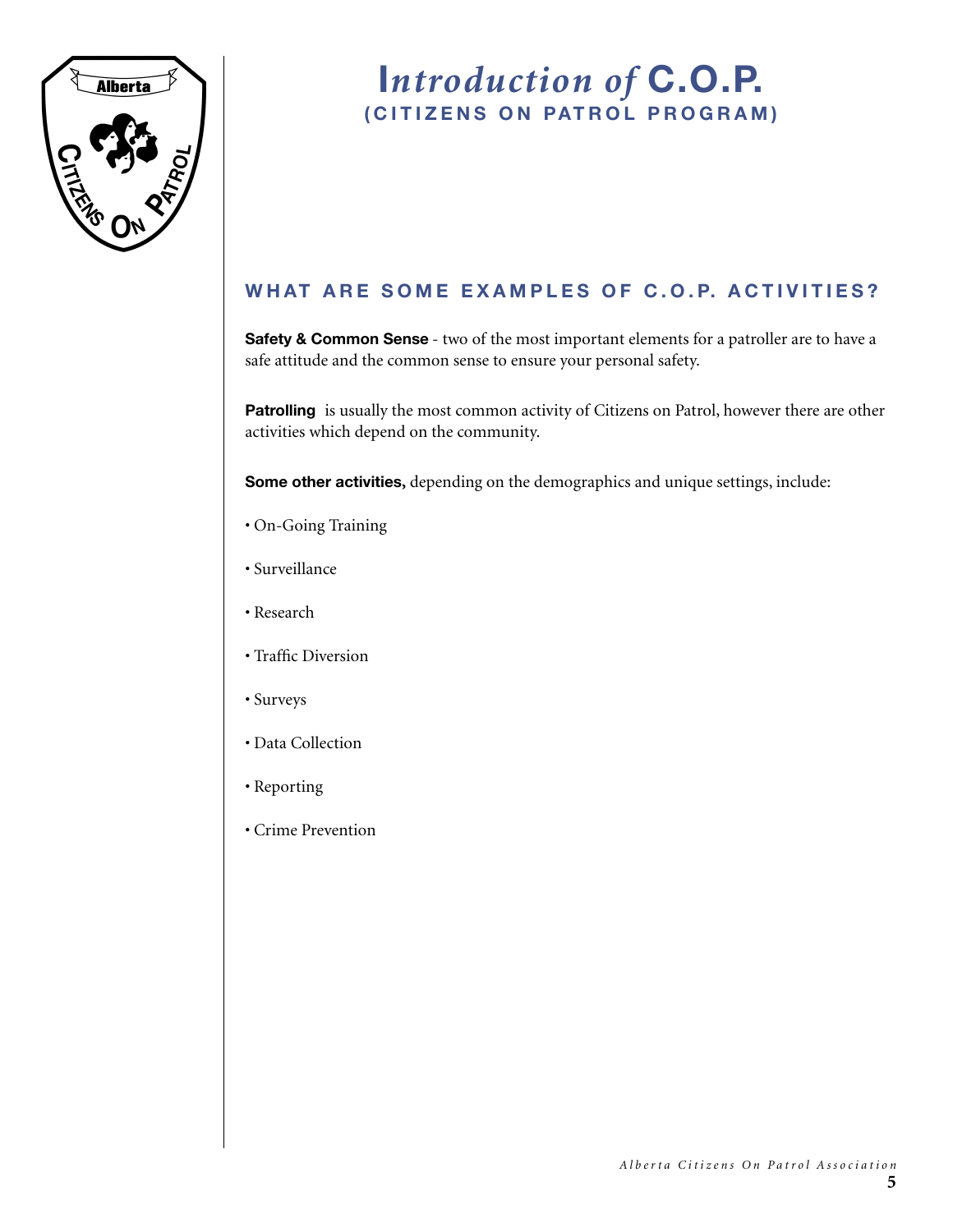

### **S O M E E X A M P L E S :**

#### **Patrolling**

- Regular patrols of streets and alleys
- Patrols of special events
- Foot Patrols
- Bicycle Patrols

#### **On-Going Training**

- Visit to the Communication Centre
- Workshops from specialized sections
- Traffic Safety
- C.P.R. & First Aid
- Surveillance Techniques
- Technology

#### **Surveillance**

- High Crime areas
- Know Stolen Vehicle
- B & E targets

#### **Research**

- Crime Trends
- Internet
- Other C.O.P. Group Activities

#### **Traffic Diversion**

- Major Disasters
- Accidents
- Fires
- Special Events

#### **Surveys**

- Public Perception
- Problem Speed Areas with Laser
- Crime Prevention Questionnaires

#### **Data Collection**

- Key holder Information
- Crime Statistics
- Public Resources

#### **Reporting**

- Statements of Crime
- Statements of Crime Prevention

#### **Crime Prevention**

- Prevention Material
- Public Presentations
- Safety Suggestions
- Brainstorming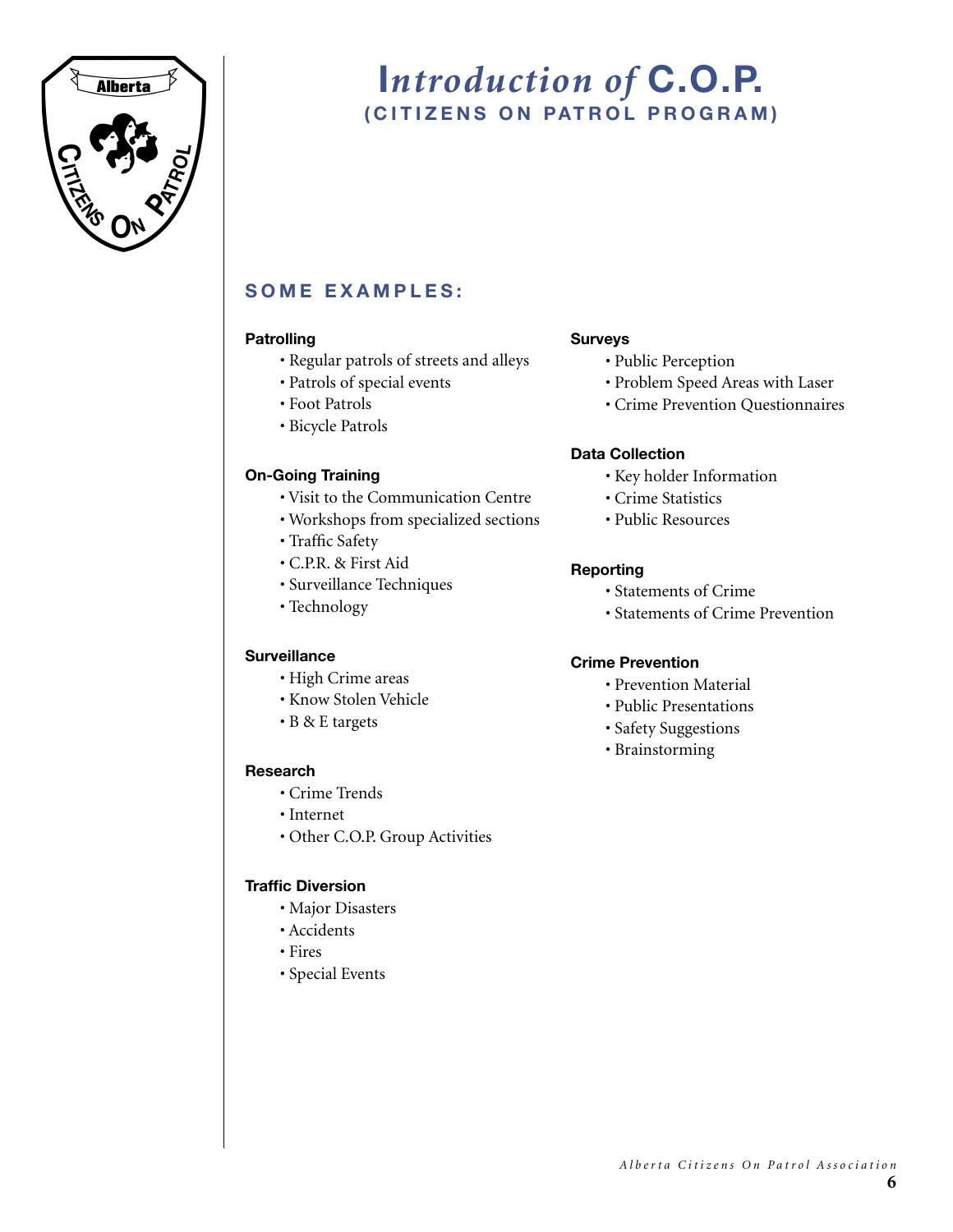

### **S U M M A R Y**

The purpose of the Citizens on Patrol Program is for dedicated community volunteers to assist in crime prevention in the community. By being an extra set of "eyes & ears" in the community, and by getting involved in the activities of the local Citizens on Patrol Societies, citizens can help their local police agency make safer homes and safer communities.



*First A.C.O.P.A. Board (2001/2002) Front Row: Jacquie Kolsdonk, Katrina Mann-Young. Back Row: Ken McIntosh, Dennis Schmidt, Russ Wheatley, Colleen Fjordbotten, Doug Wise.*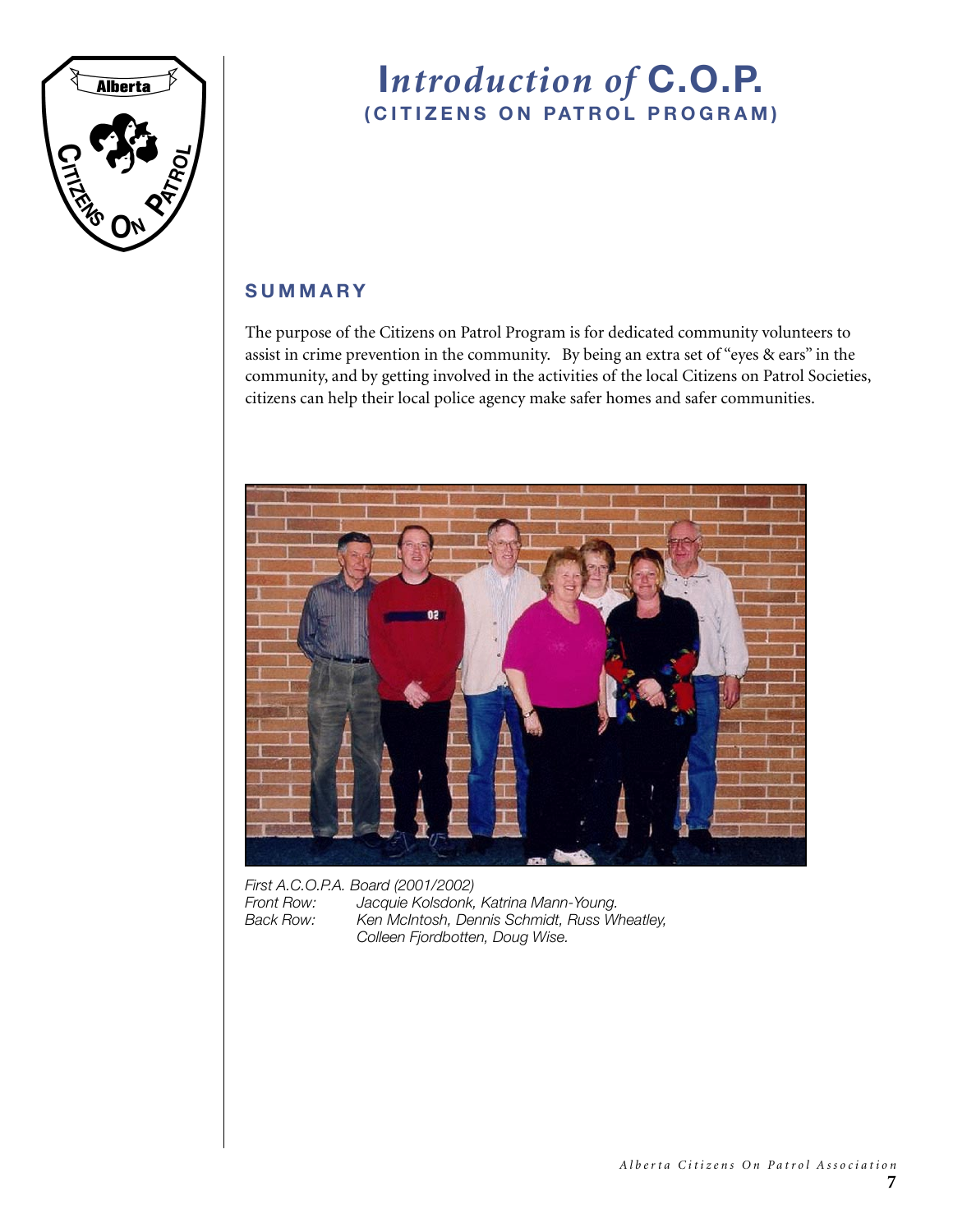

# **M***embership*

#### **1 . M E M B E R S H I P S TA N D A R D S**

#### **2 . R E Q U I R E M E N T S**

#### **3 . C O D E O F C O N D U C T**

C.O.P.S. works in conjunction with the local police service, and as such, members must meet and adhere to the following standards, requirements, and code of conduct as active members.

#### **1 . M E M B E R S H I P S TA N D A R D S**

Before taking this basic training you will have already met the following standards:

| $\blacksquare$ Be at least 18 years of age. |
|---------------------------------------------|
|                                             |

- $\blacksquare$  Be of good character.
- **Ø** Agree to abide by the rules, requirements, Code of Ethics, or any other conditions set out by the local police service and/or the local C.O.P. Society.
- $\blacksquare$  Pass the security screening required by the local police service.
- $\blacksquare$  Participate in the police ride-along program where available.

In order to complete your application and to maintain an active membership you need only to meet the additional standards:

- $\square$  Successfully complete the basic training manual.
- $\Box$  Satisfy the program coordinator of your genuine commitment to the deterrence of unlawful activity in the community.
- $\Box$  Understand and abide at all times by the rules, requirements and code of conduct of the program.

### **2 . R E Q U I R E M E N T S**

#### o **Two Shifts Per Month:**

Members of the Patrol are required to contribute a minimum of two shifts per month, or as required by the schedule set out by the society.

#### $\Box$  Additional Training:

Members are required and encouraged to take additional training. This will ensure that members are current on community issues, new technology, safety concerns, or any other issues that affect the program and membership.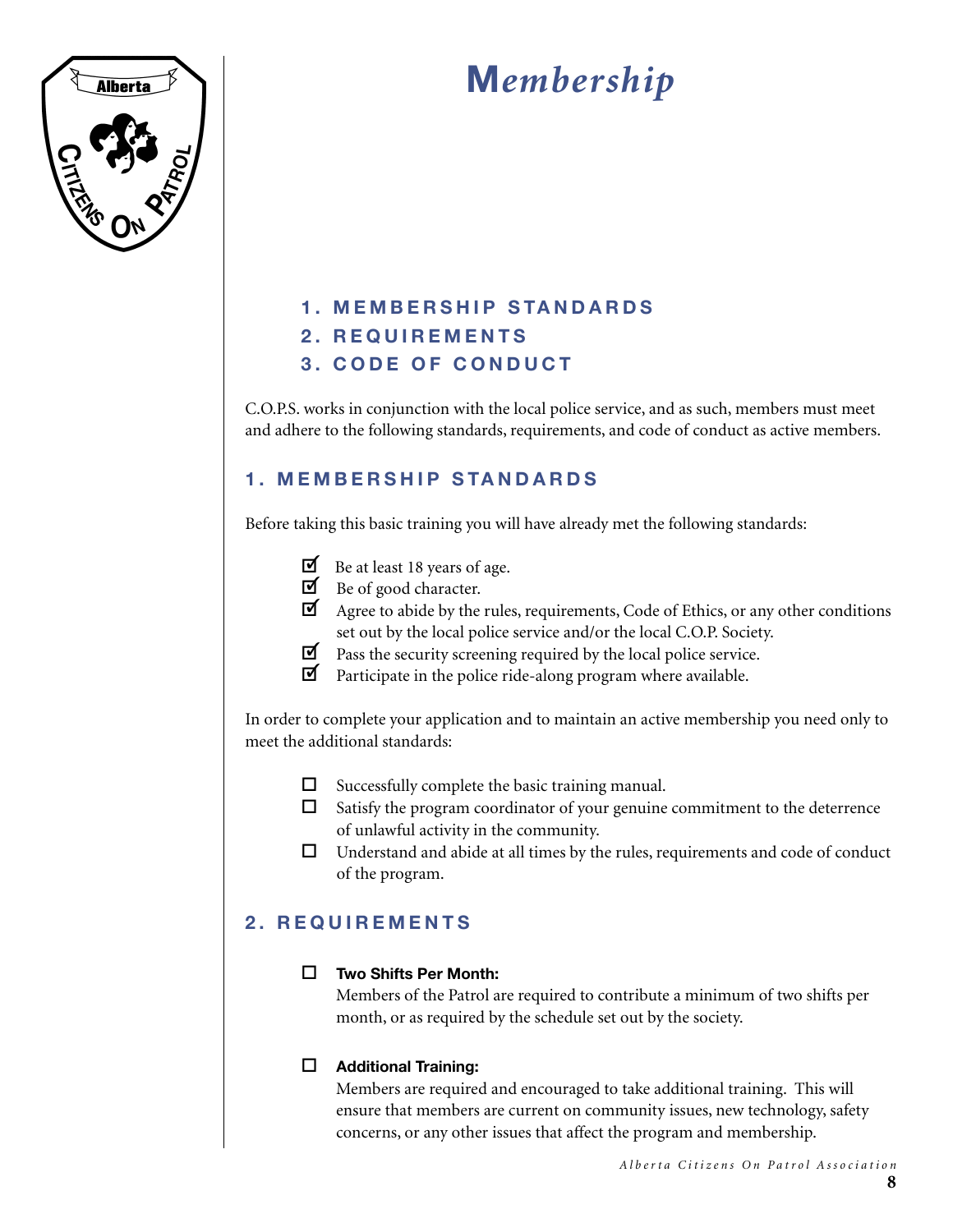

# **M***embership*

#### □ Notification of Change of Personal Status:

Members are required to notify the program coordinator or delegate of any change in personal status, such as address and phone number, so that we can always contact you when required.

#### o **Suitable Dress:**

Members are expected to maintain a suitable dress code while on patrol or when engaged in activities related to the program. Dress should be appropriate for the activity. To clarify, you need not wear a suit on patrol (nor would this be good for surveillance), but you should not be wearing ripped jeans or cut-offs either. Dress that would be appropriate would be something worn that portrays a professional and respectable image.

#### □ Two Person Patrols:

For the safety of the members of the Citizens on Patrol, members are always required to patrol in pairs. This will ensure good decision making and even make the patrol a little more entertaining!

#### o **Confidentiality:**

It is a offence within the Criminal Code of Canada to release to persons unauthorized confidential information or information pertaining to police investigations that you may acquire of as a member of the Citizens on Patrol. For your protection and personal security DO NOT release or discuss with others information that relates to:

- Members of the police service.
- Members of the Citizens on Patrol.
- Confidential Information acquired through the patrol.
- Information relating to police investigations.
- Details of the patrol.
- Hours or days of the patrol.

If you are not sure what you can talk about with others you should discuss the issue with the police liaison member.

#### □ Have Fun !

This is the most important part of the program. If you are not having fun then you are probably not doing something right. You should contact the local police liaison or C.O.P.S. President immediately !!!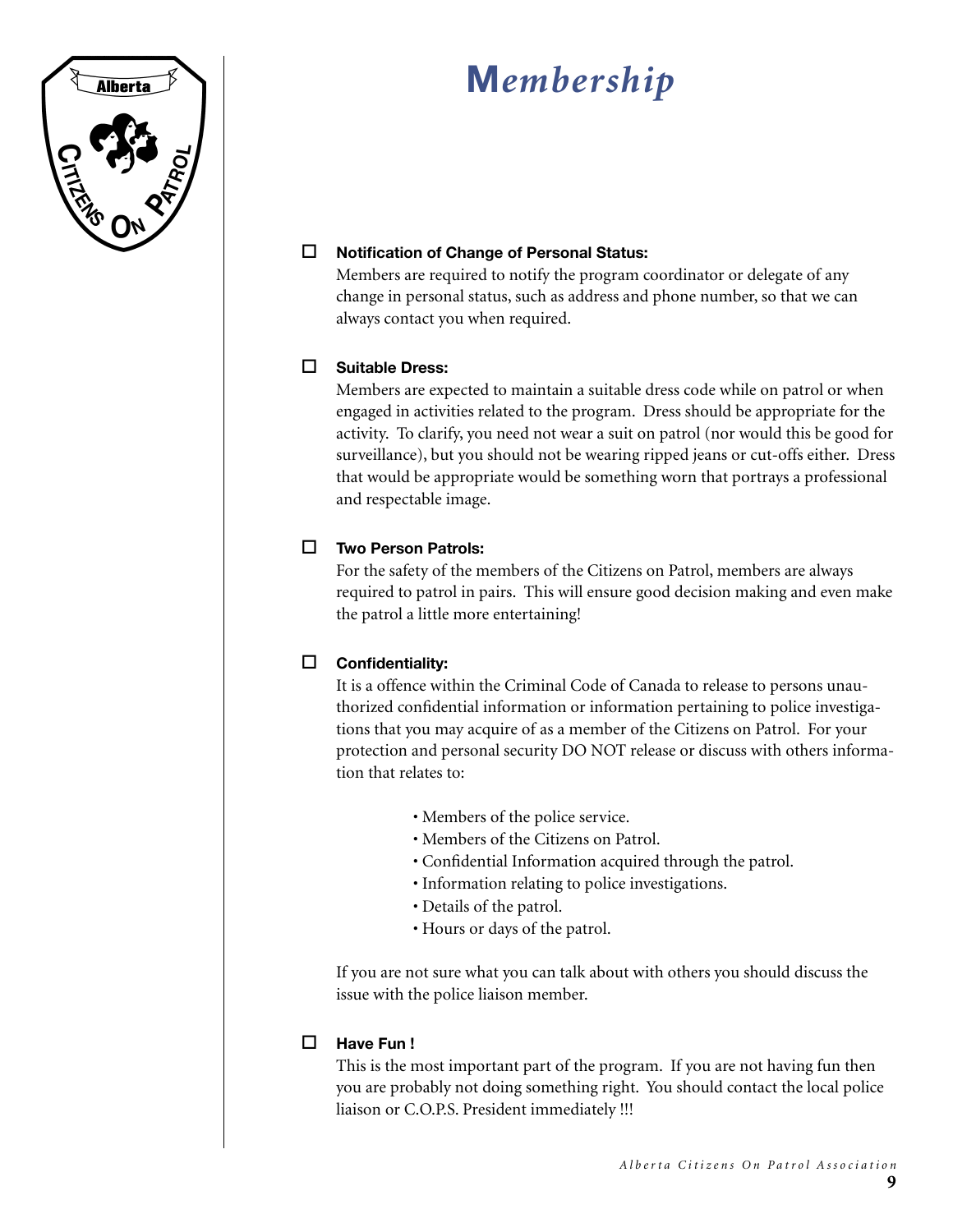

# **M***embership*

### **C O D E O F C O N D U C T**

#### **Members of the C.O.P.S. will:**

- $\Box$  act in a professional manner at all times, fulfilling his/her duties and obligations with integrity and competence.
- $\Box$  respect the confidentiality of all persons and information within the patrol, community, and local police.
- $\Box$  notify their insurance company that they will be participating in a patrol and ensure they are properly covered, should they be involved in an accident.
- $\Box$  use their Citizens on Patrol identification only when reporting in at checkpoints or when requested to produce it by a member of the local police service.
- $\Box$  maintain a valid drivers licence and current registration for their vehicle if they are the driver.
- $\Box$  not go out on patrol alone.
- $\Box$  not use any knowledge gained through their service for financial gain or profit.
- $\Box$  not solicit or accept any gratuities for services provided through the patrol.
- $\Box$  not take an untrained or unauthorized person on patrol, i.e. family or friends.
- $\Box$  not carry or use any weapons while on patrol.
- $\Box$  not pursue any vehicle or persons.
- $\Box$  not be involved in criminal behavior.
- $\Box$  not carry a dog in the vehicle, especially one which may appear vicious.

#### **CANCELLATION OF MEMBERSHIP**

While we hate to see anyone go, there will inevitably come a day when it will be time to hang up your binoculars. When this time comes, we only require that you continue to be a great citizen of the community and that you turn in your Citizens on Patrol Identification card to the local police liaison.

It would be very rare for any member to have his / her membership canceled by any other means than resignation, but for your own protection and protection of the program, members or applicants should understand that termination could also occur at the discretion of the local police service or Citizens on Patrol if any member does not maintain the membership standards, requirements or code of conduct.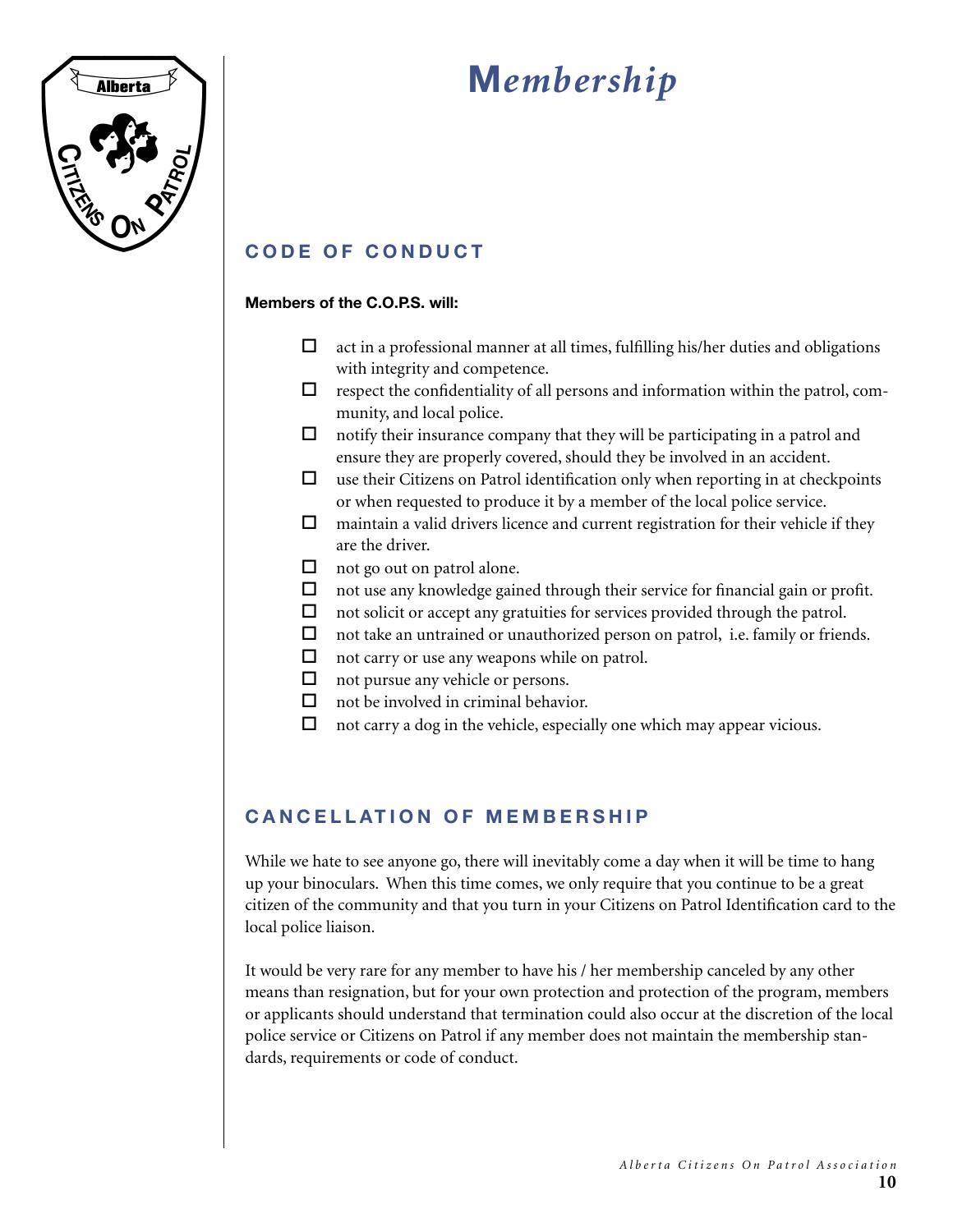

## **O***bservation*

### **SURVEILLANCE & WHAT TO LOOK FOR**

### **S U R V E I L L A N C E**

The best observation can be when the target does not know that he / she is being watched. Keep in find the few surveillance points when out on patrol:

- Partner up with a member of the opposite sex when possible to make it look more natural.
- Drive a plain looking vehicle when possible that fits with the environment. You wouldn't want to drive a yellow sports car in a rural area or a grain truck in the city.
- Do not sit parked with your lights on or have the interior lights on.
- Do not stare.
- Wear dark plain clothing.
- Be familiar with your area.
- Sit low in your vehicle.
- Do not drive erratically.
- Be aware of your cover.
- Do not follow too close.
- Use rear view mirrors and side mirrors as opposed to directly facing the target.
- Do not stay in the same place for too long.



Local Citizens on Patrol conducting surveillance on a group of suspicious youth

*A l b e r t a C i t i z e n s O n P a t r o l A s s o c i a t i o n* **11**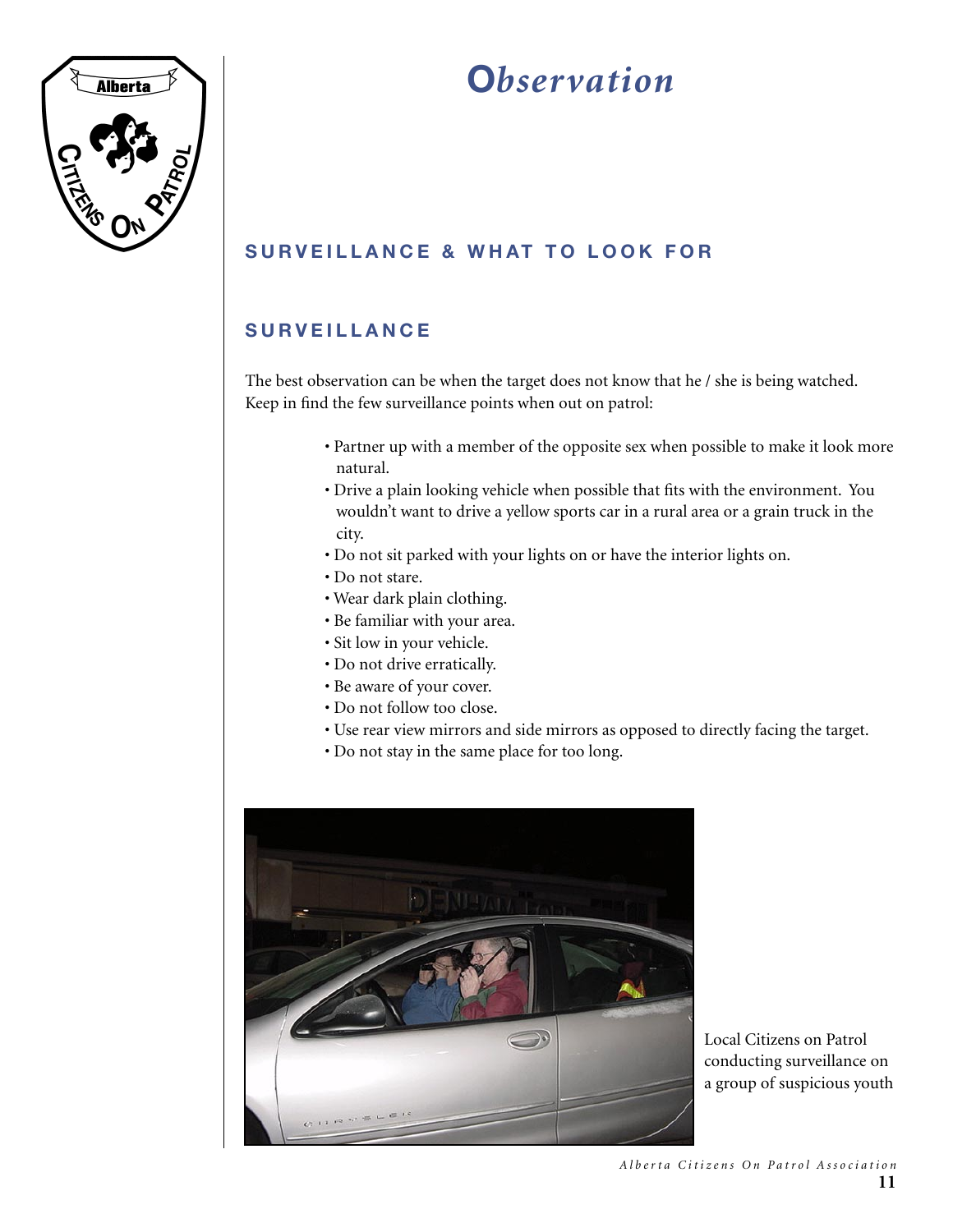

## **O***bservation*

### **WHAT TO LOOK FOR... VEHICLES**

- $\Box$  No lights (driving down streets / alleys)
- $\square$  Excessive or suspiciously slow speeds
- $\square$  No licence plates
- $\Box$  Plates wired on
- $\Box$  Plates over plates
- $\square$  Damaged Vehicles
- $\square$  Improperly Parked
- $\square$  Engines left running unattended
- $\Box$  Tires low or flat
- $\Box$  Windows open
- $\square$  Unlicenced / Expired Plates
- $\Box$  Conflict between front and back plates
- $\Box$  Very young drivers
- $\Box$  Impaired drivers
- $\Box$  Clean car with dirty plates

#### **WHAT TO LOOK FOR... PEOPLE**

- $\square$  Suspicious movements
- $\Box$  Looking into vehicles / buildings
- $\Box$  Clothes out of place
- $\hfill \Box$  Bags / Backpack oddly packed
- $\Box$  Carrying suitcases or large boxes
- $\Box$  Going into underground areas
- $\Box$  Arms held funny concealment
- $\Box$  Hiding in shadows
- $\Box$  Following women
- $\Box$  People observing your movements
- $\Box$  Age of person
- $\Box$  Familiarity of person i.e. newspaper man
- $\Box$  Number of persons in an area
- $\Box$  WEAPONS!



*Citizens on Patrol witness a Suspicious Male Casing out a Business*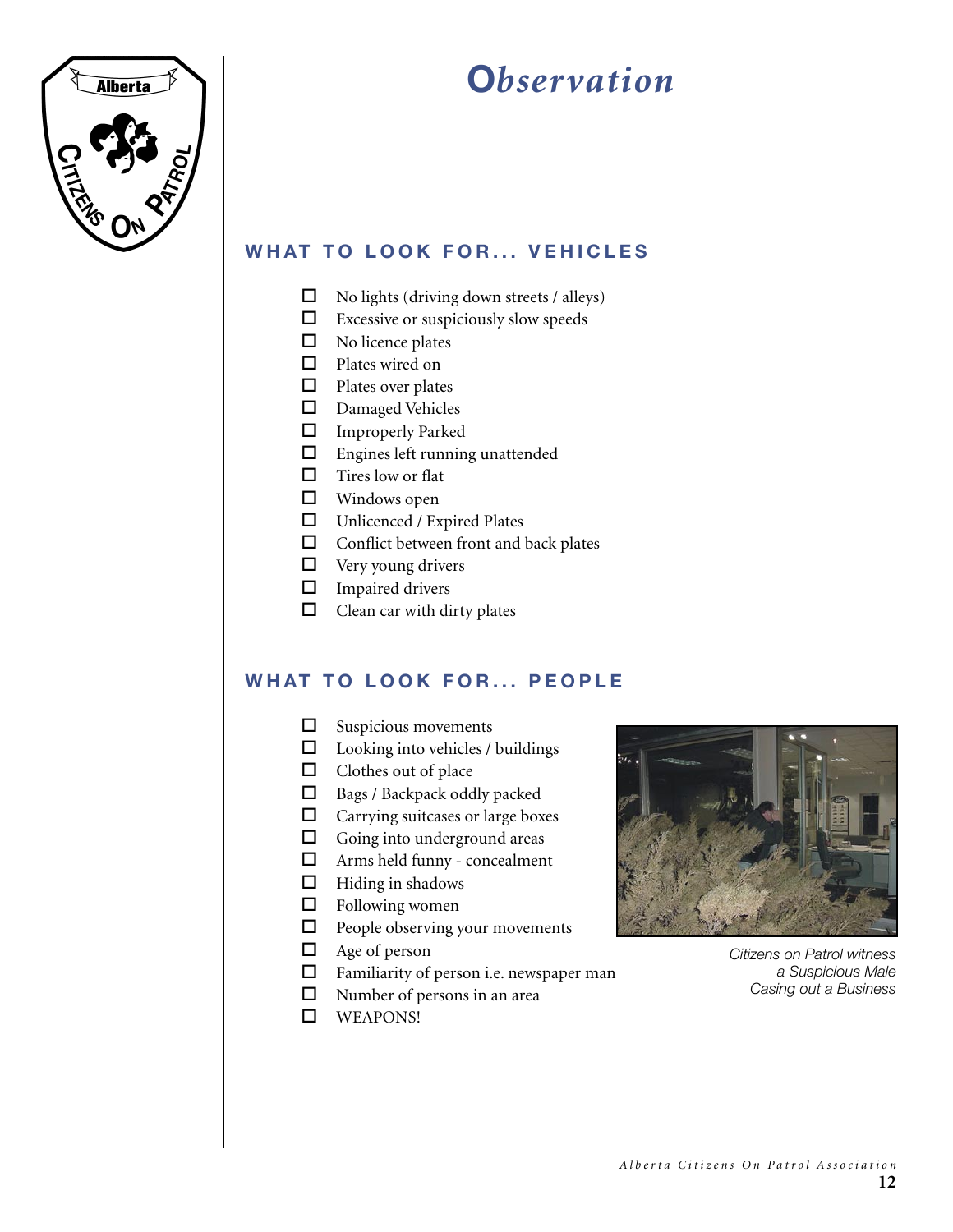

## **O***bservation*

### **WHAT TO LOOK FOR.... PROPERTY**

- $\Box$  Look Up
- $\square$  Look around
- $\Box$  Cut Wires
- $\square$  Smashed Windows
- $\Box$  Doors / Windows insecure
- $\Box$  Vehicles backed up to buildings
- $\hfill\Box$ <br> <br> Obstructions blocking entrances
- $\Box$  Ladders against buildings
- $\qquad \qquad \Box$  <br>External fire escapes
- $\Box$  Flashlights or other out of place lights
- $\Box$  Persons working late
- $\square$  Smashed or burnt out lights
- $\hfill\Box$  <br>Unlocked or unclosed gates

Each of the above scenarios could be suspicious for many different reasons depending on the time of day, place, and environment. Each incident must be weighed accordingly before determining if a complaint should be generated. You will want to discuss with the local police liaison member about the types of complaints that should be reported.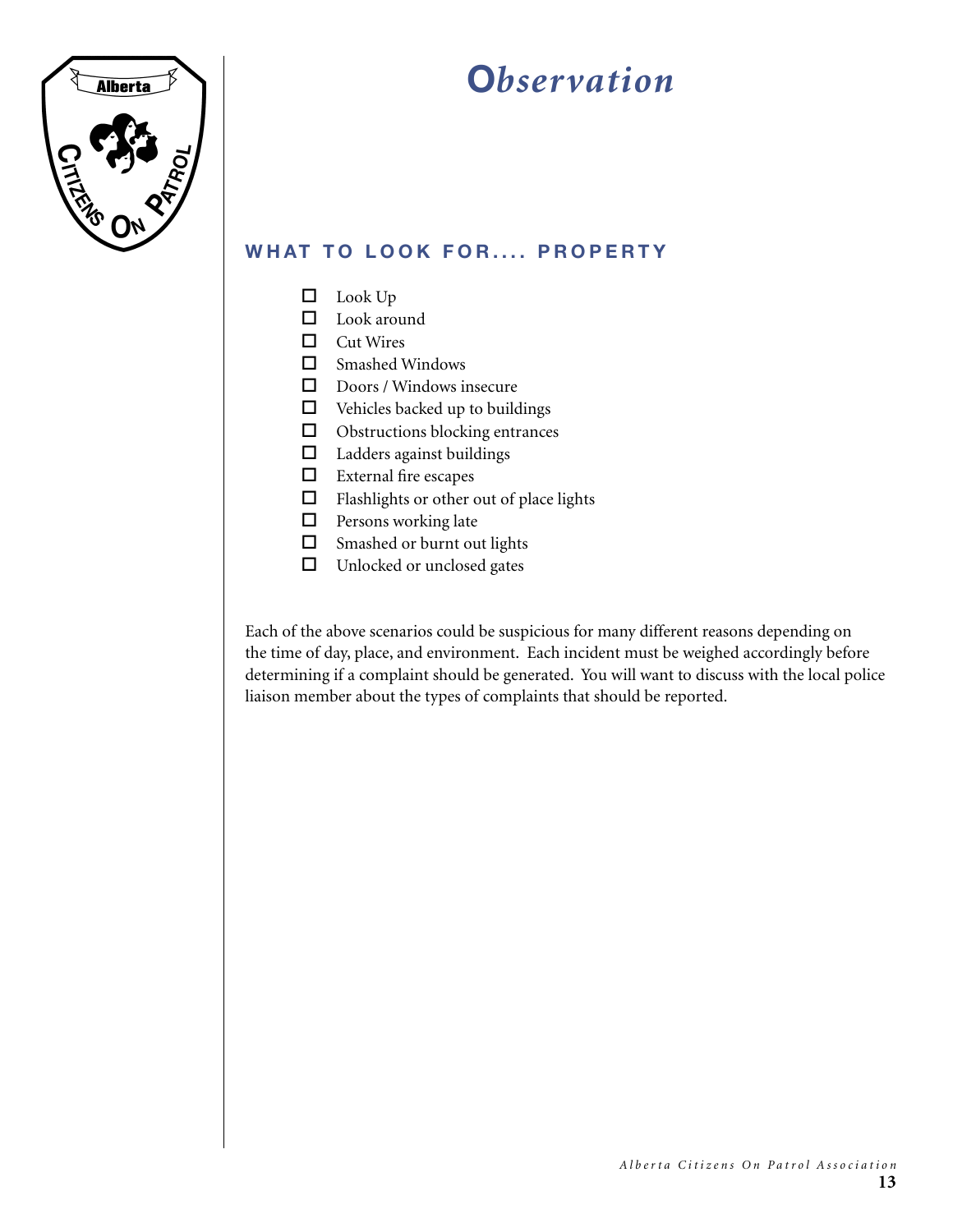

From time to time you will witness incidents that will need to be reported and/or formally recorded by way of a statement. For example, you may encounter either of the two incidents:

**• An Assault** (Crime)

**• A business with inadequate or burnt out lighting** (Crime Prevention)

What do you do? In the case of the assault, you will need to report it and then complete a statement for the police investigator. In the case of the business with burnt out lighting, you will need to report it to your local police liaison who will in turn possibly notify the business. In general, if the incident requires immediate attention i.e. impaired driver, break and enter, people fighting, insecure premise etc., call \_\_\_\_\_\_\_\_\_\_\_\_\_\_\_ or 911 and report the incident to dispatch, in order that the information can be relayed to the on-duty officers. Then complete a statement for the police investigator. If the incident does not require immediate recording, such as a crime prevention tip for a local business, then you may instead just need to submit a written report to the police liaison requesting a letter be forwarded to the business or property owner. In any case, you should be prepared to answer all or any of the following questions to report the incident

- Where is the incident happening?
- What exactly is happening?
- When did this happen?
- Who is involved?
- Why is this happening?
- Weapons?

Does anything look familiar? It should. Reporting the incident and writing a statement about it after comes down to the five "W"s & Weapons! It's that easy.



*Posted on a Local Business Window*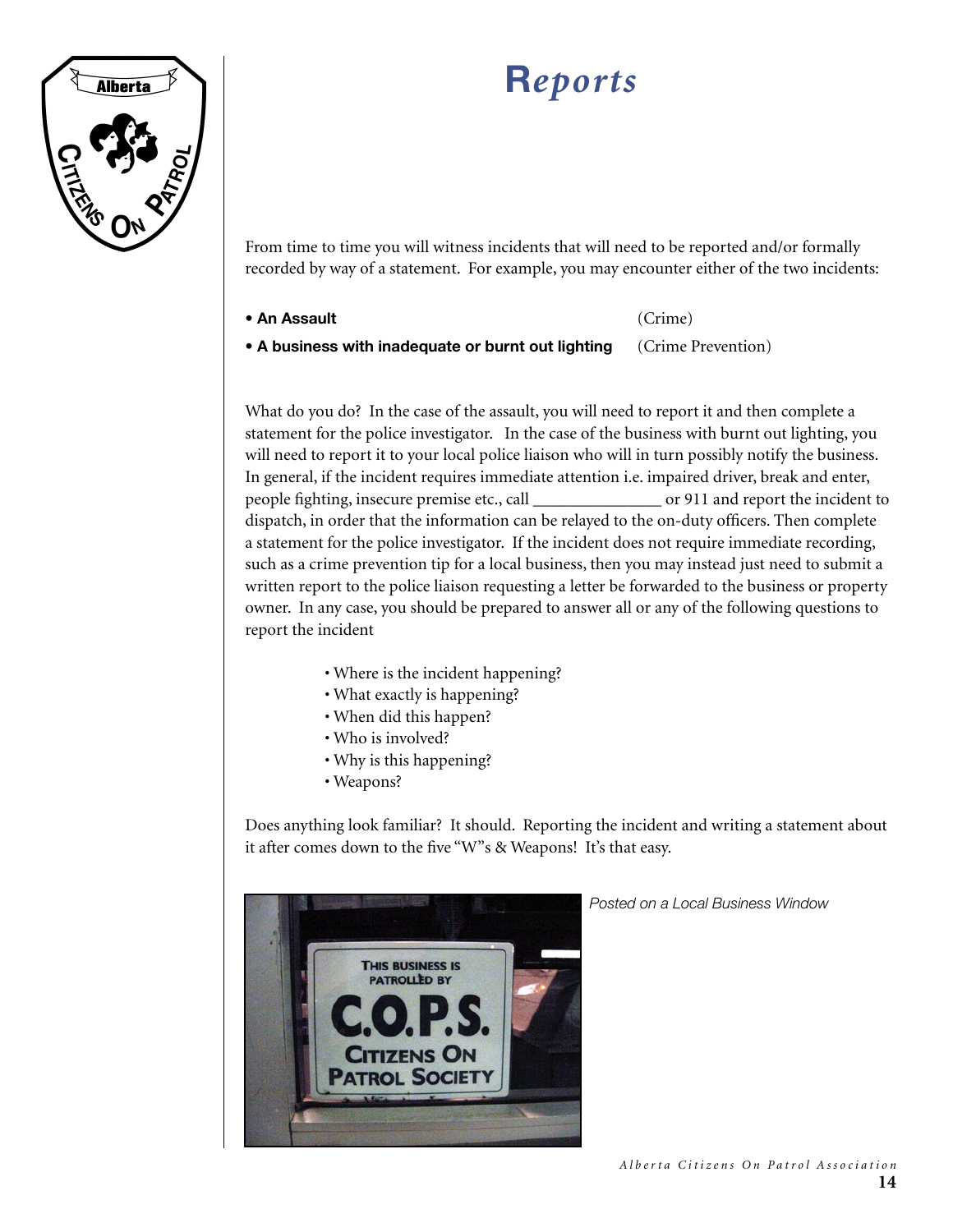

### YOU SHOULD...

consider some of the following points when describing persons or vehicles:

| <b>Persons</b>              | Veh        |
|-----------------------------|------------|
| Name                        | Cok        |
| Race                        | Year       |
| Age                         | Mak        |
| Height / Weight / Build     | <b>Bod</b> |
| Hair Colour / Length        | Oth        |
| <b>Abnormalities: Scars</b> | Lice       |
| Clothing                    |            |
|                             |            |

**Vehicles** Colour Make / Model Body: 2 Dr or 4 Dr Other: Rust, Dents, Stickers Licence Year

#### **YOU SHOULD ALSO ...**

consider that the person listening to your report or reading your statement was not there. This may seem simple enough, but if you are explaining direction using "then he turned left, then right" who's left are you talking about? You also want to make sure that you provide full addresses when possible. There may be a new constable to the area who does not know where "Annie" lives. Remember then to also consider the following when verbally reporting the incident or formally recording it on a statement:

- **Use North, East, West, & South when giving directions**
- **Use proper addresses**

#### **FINALLY, YOU SHOULD ...**

know that any form of communication related to a police investigation is subject to review and will be produced in court. Your statement or notes or telephone conversation to dispatch may be reviewed by the Crown Prosecutor, defense lawyer, Judge, or the jury. Please ensure your information is professional and is as accurate as possible in all cases. Your information should only contain details pertaining to the incident reported on. Specifically relating to report writing, try to be consistent by using the same pen. Ensure your hand style is legible and consistent. Fill in every line of the page. If a mistake is made, cross out with one line and initial. Do not cover up words, skip or remove pages, since this may be questioned later if used as evidence in court. Be specific when entering information. It is only your information on what you saw.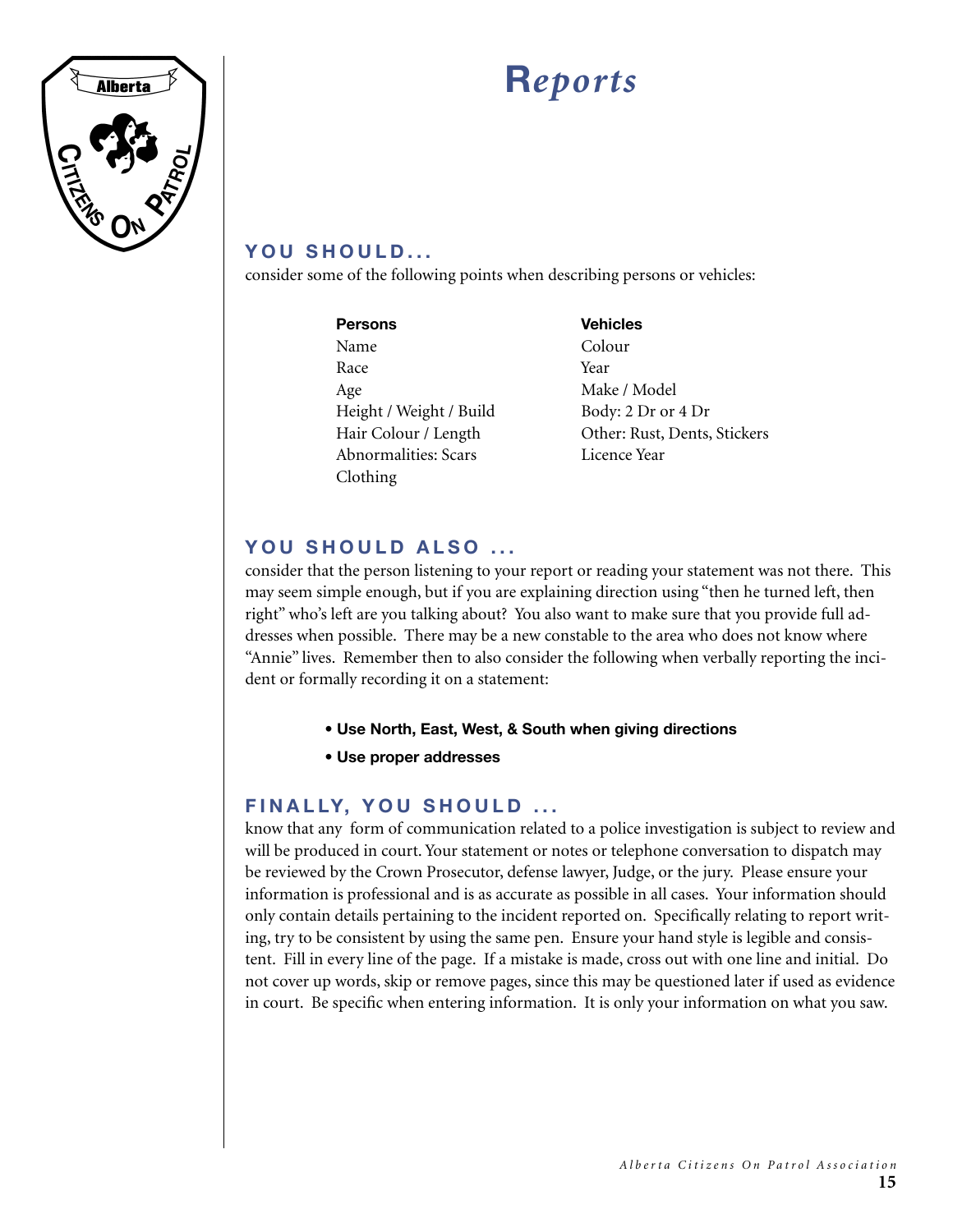

### **YOUR NOTES OR STATEMENTS WILL:**

- $\blacksquare$  Act as an aid to your memory prior to court
- $\blacksquare$  Help maintain a clear record of events
- $\overline{\mathbf{d}}$  Add to your credibility in court
- $\Box$  Be available to you at court

#### **WHERE DOES MY REPORT GO?**

You will notice that we have been talking about reporting two types of incidents: Incidents of **Crime** and incidents of **Crime Prevention**. The statement forms that you will carry in your patrol kits should have a check box to indicate Police Investigator and for the C.O.P. Police Liaison Member. Check the appropriate box pertaining to your statement and then turn your statement into that person.

| <b>Police Investigator</b> | If you have reported an incident to dispatch for a mem-<br>ber to attend a call, you should fill out an incident report<br>and provide it to the investigator for his or her file. These<br>would be for incidents such as impaired drivers, break and<br>enters, fights, etc.                                                                                           |
|----------------------------|--------------------------------------------------------------------------------------------------------------------------------------------------------------------------------------------------------------------------------------------------------------------------------------------------------------------------------------------------------------------------|
|                            | <b>C.O.P. Police Liaison</b> If you have noticed something in the community that<br>would be valuable for a resident or business owner to<br>know, such as burnt out lights, a build up of newspapers,<br>etc., you should complete an incident report and check off<br>this category to have the police liaison send out a letter to<br>the resident or business owner. |

### **REVIEW THE FOLLOWING INCIDENT REPORT EXAMPLES.**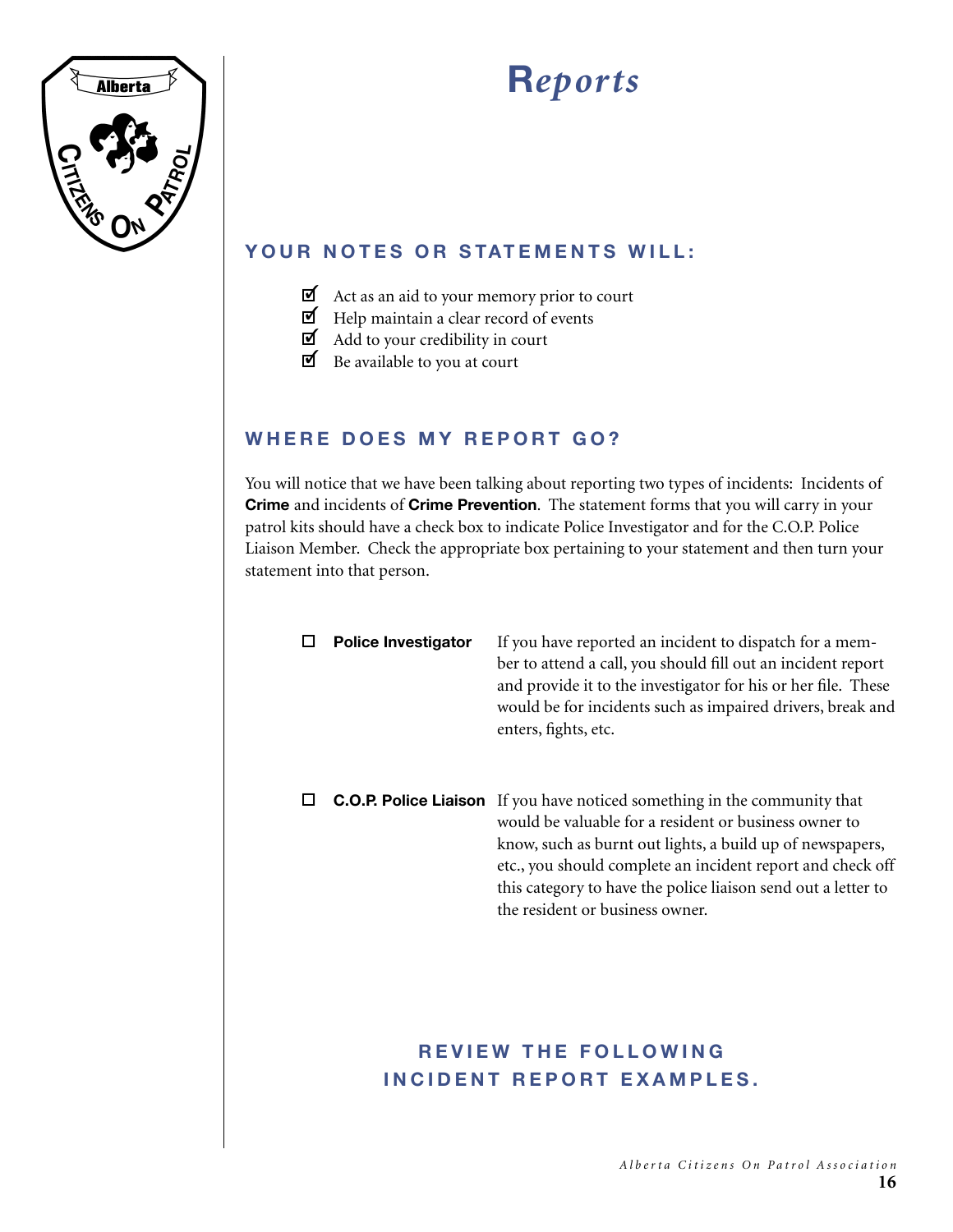

### **INCIDENT REPORT**

| <b>C.O.P.S. NAME:</b>                | John Bigger | <b>POLICE FILE #</b>   | 2010-87654 |
|--------------------------------------|-------------|------------------------|------------|
| <b>OCCURRENCE DATE:</b> $2010-11-27$ |             | <b>STATEMENT DATE:</b> | 2010-11-27 |
| <b>OCCURRENCE TIME:</b> 0007 Hours   |             | <b>STATEMENT TIME:</b> | 0130 Hours |

o **Police Investigator** ✓

#### □ C.O.P. Police Liaison Member

**DETAILS:** At approximately 0007 hours on November 27, 2010, I saw an unknown male walk up to Janet Belner, she is my neighbour's daughter, who was standing outside the north doors of the Fast Trax Bar. They looked like they were exchanging words and then all of a sudden the male became very angry. He clenched his fists, started yelling, and became very red in the face. Just then he hit Janet Belner in the head with his right fist and ran off in the direction of the Quick Mart Convenience Store on the East side of Fast Trax Bar. Janet Belner appeared to have a broken nose. I didn't see any weapons. People outside the bar were yelling to call the police. I called the police and we followed the man from a safe distance. The man was possibly intoxicated as he stumbled and staggered as he ran. The man got into a newer red jeep YJ with licence ABC123. The man then drove off and was last seen heading West on 40 Avenue from 56 Street. He was driving too fast for us to follow. We drove back to Fast Trax bar where police arrived on the scene. The man is described as 5'10", blonde long curly hair, Caucasian, 22 yrs, moustache, red t-shirt, jeans, and white running shoes.

**Signed: John Bigger Witnessed:** *Alex Jackson*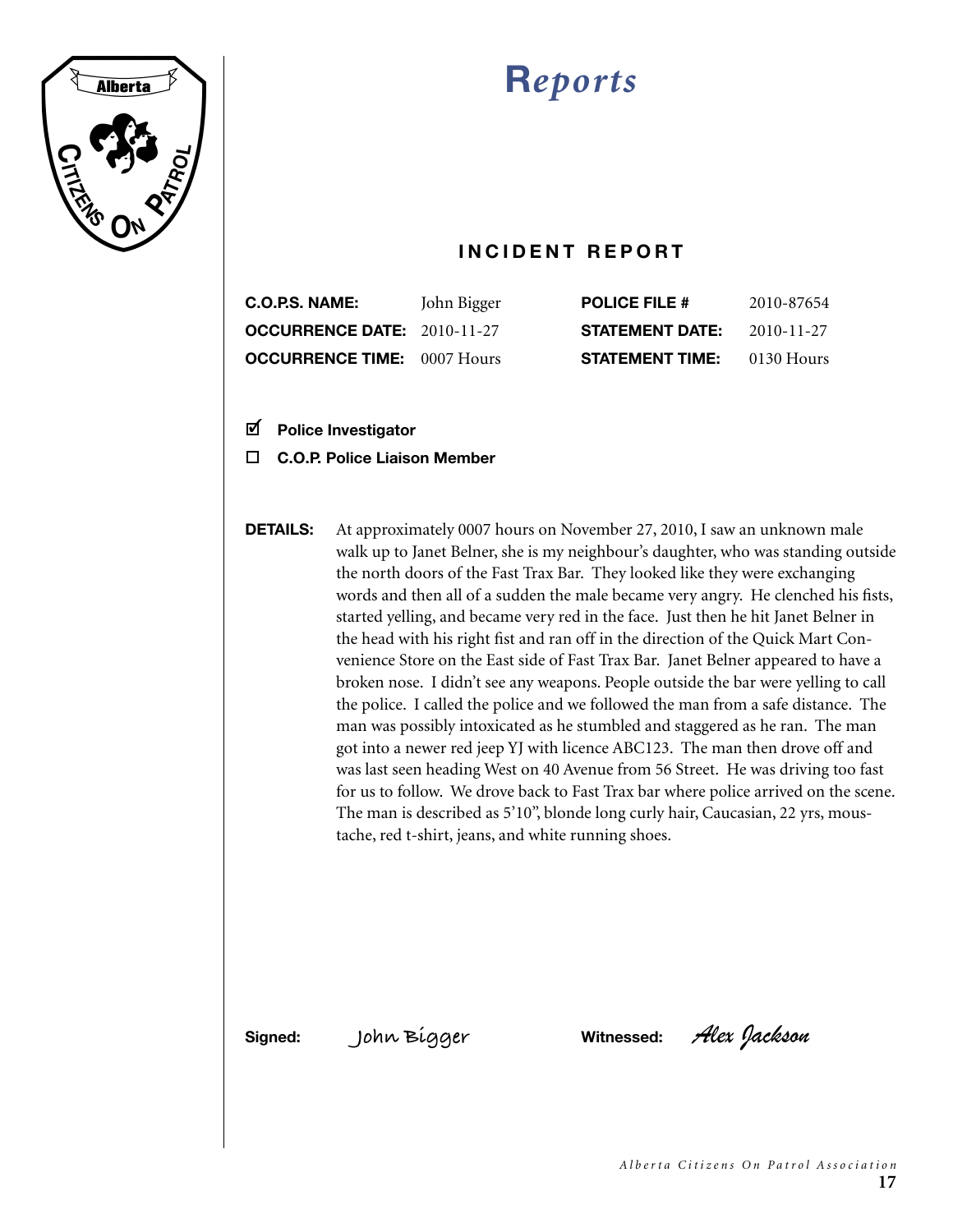

### **INCIDENT REPORT**

| C.O.P.S. NAME:                     | John Bigger | <b>POLICE FILE #</b>   | 2010-00056 |
|------------------------------------|-------------|------------------------|------------|
| <b>OCCURRENCE DATE:</b> 2010-01-01 |             | <b>STATEMENT DATE:</b> | 2010-01-01 |
| <b>OCCURRENCE TIME:</b> 0230 Hours |             | <b>STATEMENT TIME:</b> | 0230 Hours |

o **Police Investigator**

- **Ø C.O.P. Police Liaison Member**
- **DETAILS:** Janet Toner and I have been patrolling together for the past couple of weeks and we've noticed that Joe's Pizza has 7 burnt out outside lights that shine on the South & East sides of this store. It is therefore difficult to see if anyone was wanting to break into this business. Perhaps we should let them know.

**Signed: John Bigger Witnessed:** *Janet Toner*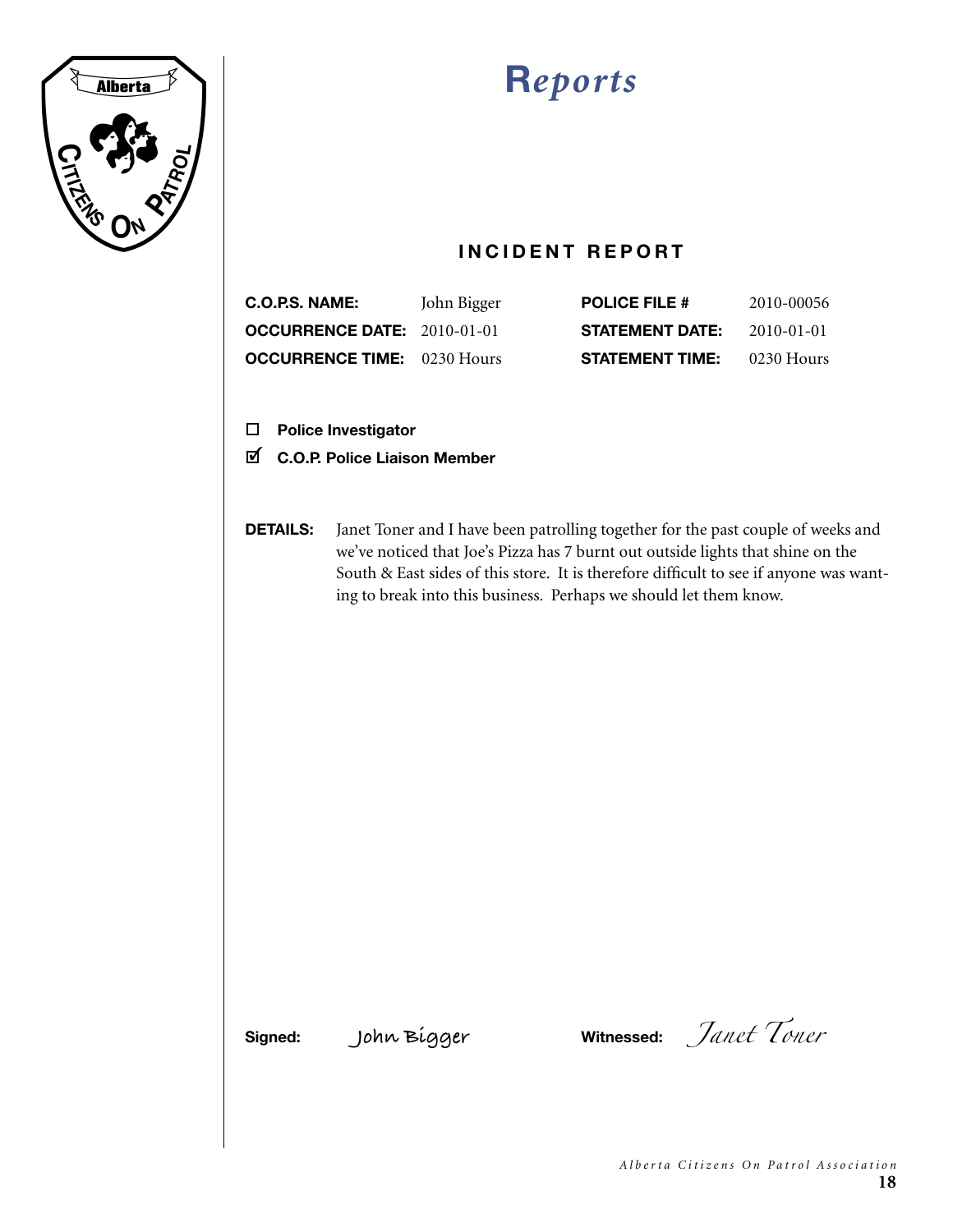

### **ROLE PLAYING TIME!**

- 1. The instructor should role play a crime in progress.
- 2. Using the following blank incident report, the student should make a formal statement of what he or she witnesses.
- 3. The statement will be reviewed for the 5 W's and Weapons ! Remember that the person reading your statement will likely not know anything about the incident except for what you tell them. Do not leave any details out.

### **TURN THE PAGE AND BEGIN NOW!**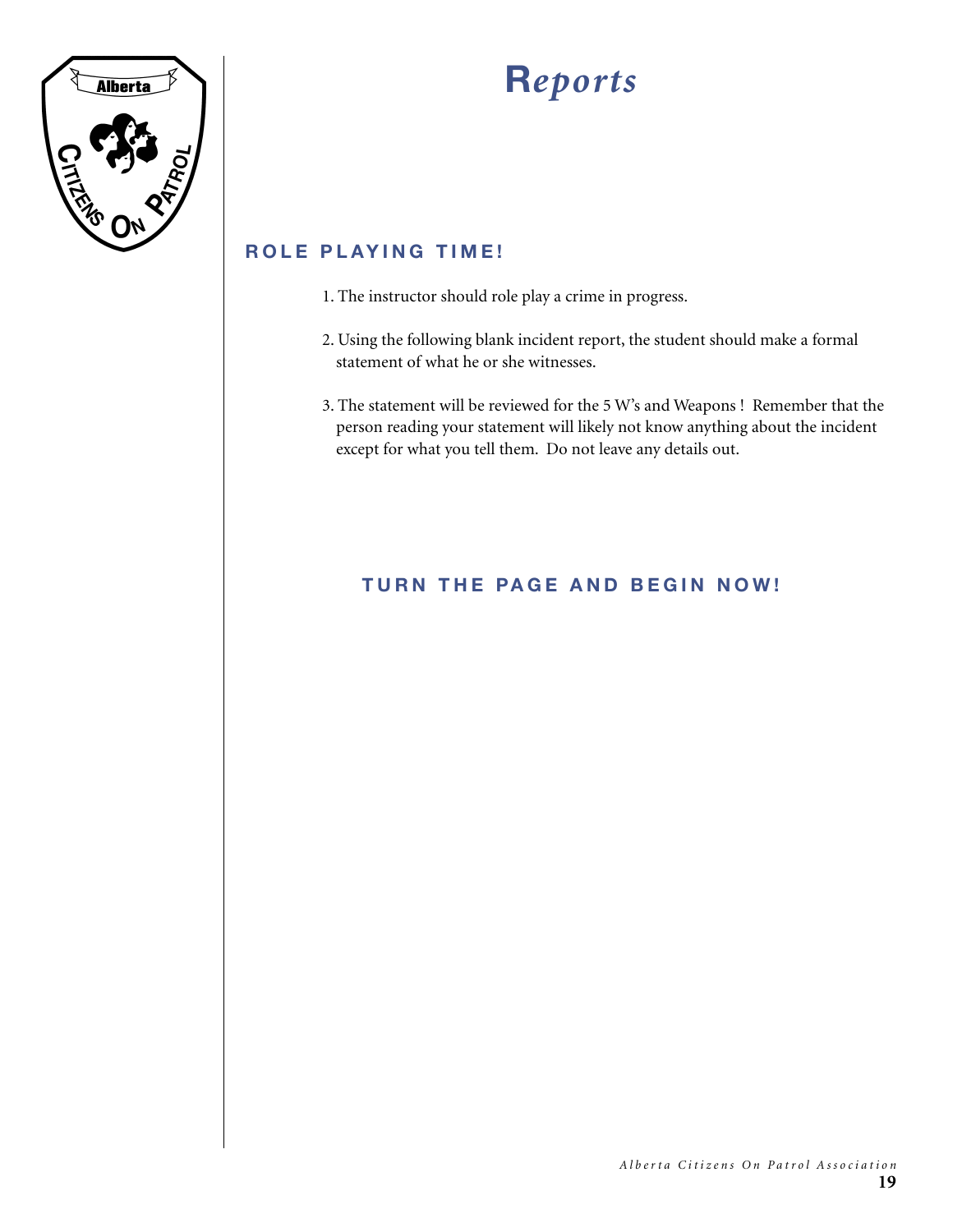

### **INCIDENT REPORT**

| C.O.P.S. NAME:          | <b>POLICE FILE #</b>   |
|-------------------------|------------------------|
| <b>OCCURRENCE DATE:</b> | <b>STATEMENT DATE:</b> |
| <b>OCCURRENCE TIME:</b> | <b>STATEMENT TIME:</b> |

 $\square$  Police Investigator

□ C.O.P. Police Liaison Member

| <b>DETAILS:</b> |                                                                                                                                                        |
|-----------------|--------------------------------------------------------------------------------------------------------------------------------------------------------|
|                 |                                                                                                                                                        |
|                 |                                                                                                                                                        |
|                 |                                                                                                                                                        |
|                 |                                                                                                                                                        |
|                 |                                                                                                                                                        |
|                 |                                                                                                                                                        |
|                 |                                                                                                                                                        |
|                 |                                                                                                                                                        |
|                 |                                                                                                                                                        |
|                 |                                                                                                                                                        |
|                 |                                                                                                                                                        |
|                 |                                                                                                                                                        |
|                 |                                                                                                                                                        |
|                 |                                                                                                                                                        |
|                 | (Use the next page if necessary)                                                                                                                       |
| Signed:         | Witnessed: ___________________<br><u> 1989 - Johann Barn, mars eta bat eta bat eta bat eta bat eta bat eta bat eta bat eta bat eta bat eta bat eta</u> |
|                 |                                                                                                                                                        |
|                 |                                                                                                                                                        |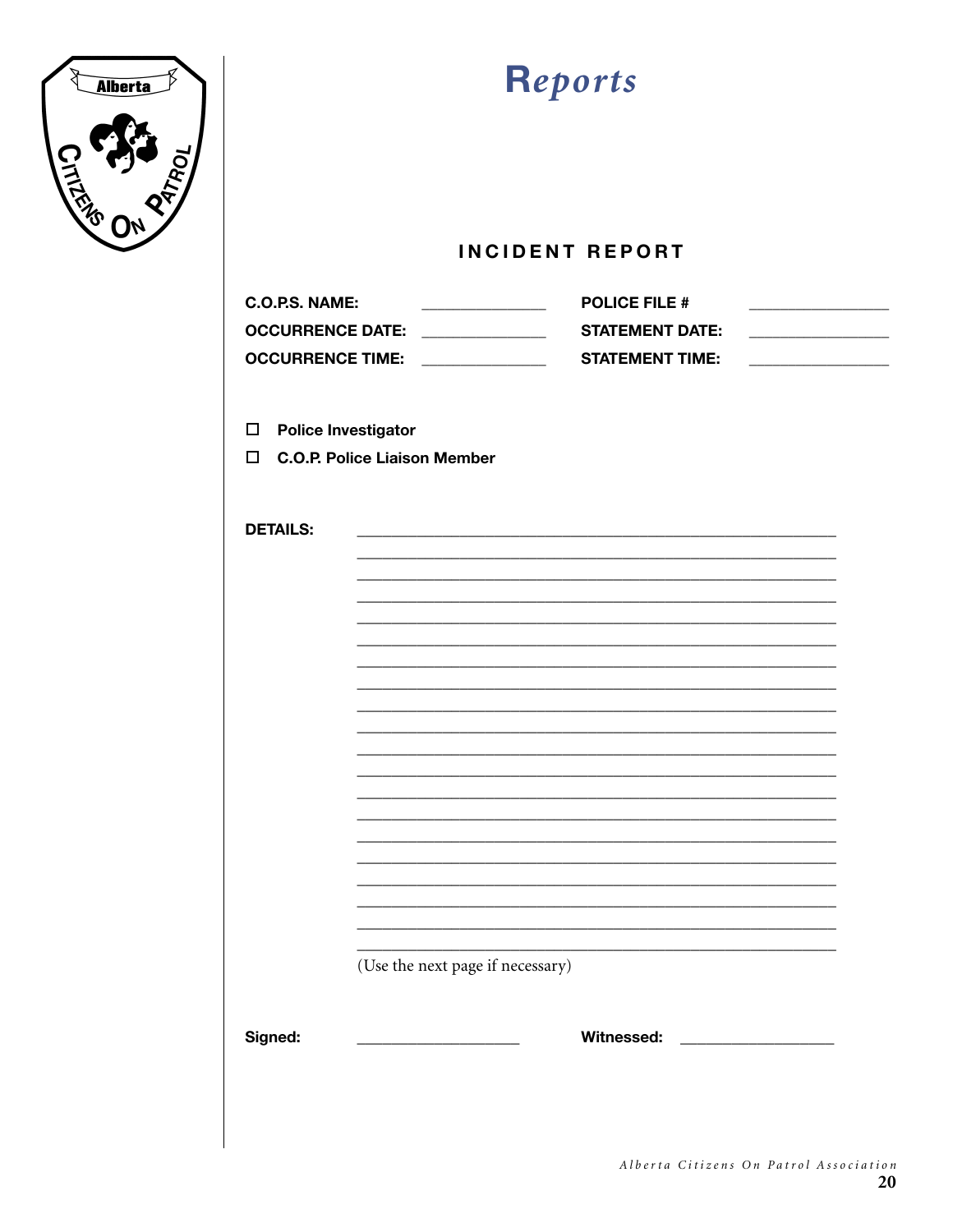

| <b>DETAILS:</b> |                                                                               |
|-----------------|-------------------------------------------------------------------------------|
|                 |                                                                               |
|                 |                                                                               |
|                 |                                                                               |
|                 | ÷                                                                             |
|                 |                                                                               |
|                 |                                                                               |
|                 | ÷                                                                             |
|                 |                                                                               |
|                 |                                                                               |
|                 | -                                                                             |
|                 |                                                                               |
|                 |                                                                               |
|                 | ÷                                                                             |
|                 |                                                                               |
|                 |                                                                               |
|                 | -                                                                             |
|                 |                                                                               |
|                 |                                                                               |
|                 | ÷                                                                             |
|                 |                                                                               |
|                 |                                                                               |
|                 | -                                                                             |
|                 |                                                                               |
|                 |                                                                               |
|                 | ÷                                                                             |
|                 |                                                                               |
|                 |                                                                               |
|                 |                                                                               |
|                 | -                                                                             |
|                 |                                                                               |
|                 | Ξ.                                                                            |
|                 | $\overline{\phantom{0}}$                                                      |
|                 |                                                                               |
|                 |                                                                               |
| Signed:         | Witnessed: ___________________<br><u> 1980 - Jan Samuel Barbara, martin d</u> |
|                 |                                                                               |
|                 |                                                                               |
|                 |                                                                               |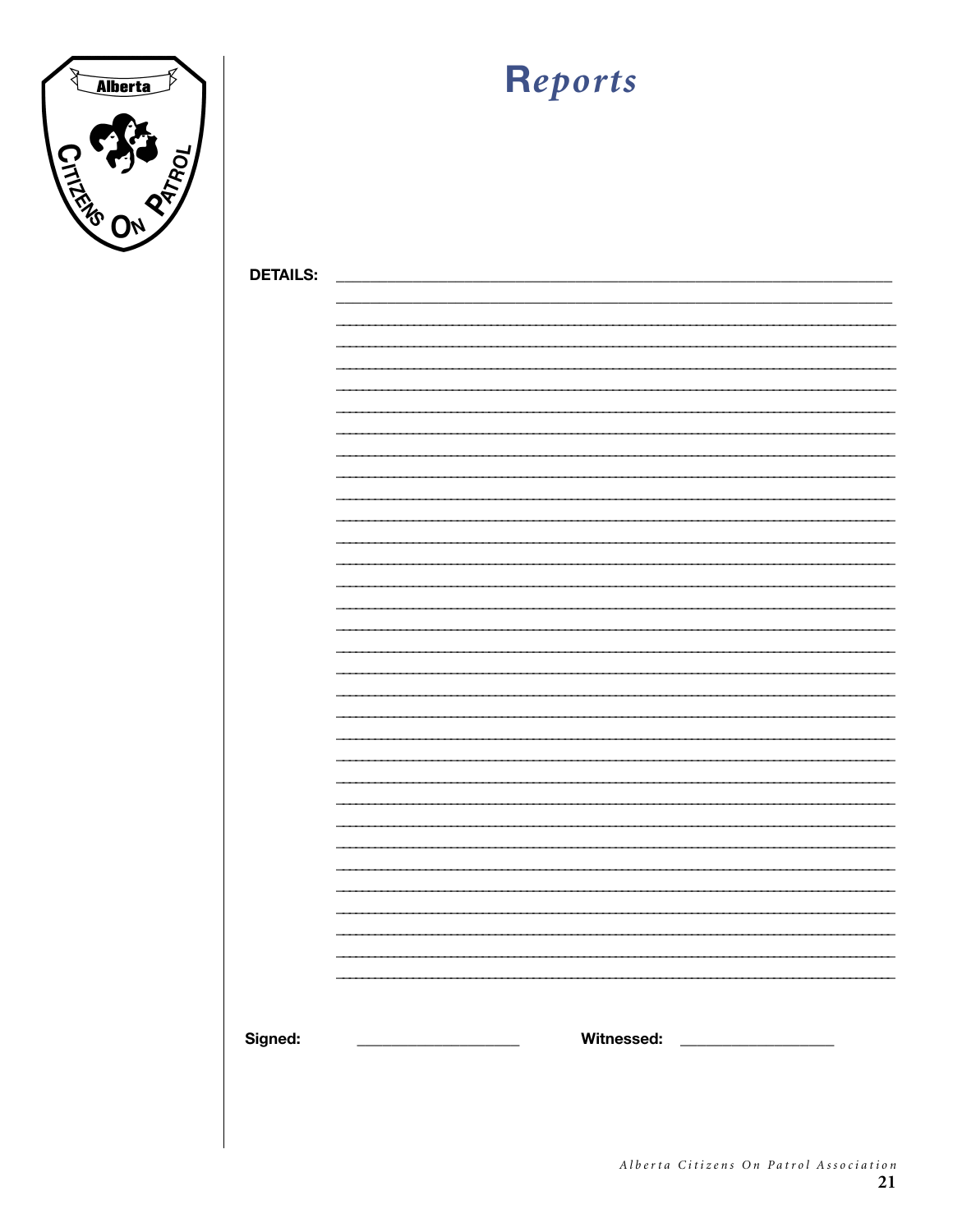

### STANDARD EQUIPMENT & RADIO PROTOCOL

Each Citizens on Patrol group will have Standard Equipment. These items will likely include a carry case, scanner, cell phone, report binder, flashlight, binoculars, and traffic vests. Below is a brief description of each of these items.



**CARRY CASE**

The **CARRY CASE** does exactly what the name suggests and is used to carry all of the items that C.O.P. members take with them on patrol. It should be large enough to carry all of the equipment and should protect any fragile items within. Options for cases include: metal tool box, solid sided bag, nylon sport bag or other cases.



**SCANNER & CELL PHONE**

The **SCANNER & CELL PHONE** are two of the most valuable pieces of equipment you will use. With a police scanner you can monitor police service calls, your own complaints, and know of high problem areas which might require your assistance. The cell phone of course is needed to call in the complaints. Both of these items are conveniently found in radio stores. Very high quality scanners are recommended.



**REPORT BINDER**

The **REPORT BINDER** contains information and maps necessary for the C.O.P. members to effectively report incidents. For example this binder includes contact numbers for the police complaint lines, cell phone numbers, report forms, a city map, the phonetic alphabet, and the Police Ten Codes. Any other written material can be conveniently stored here.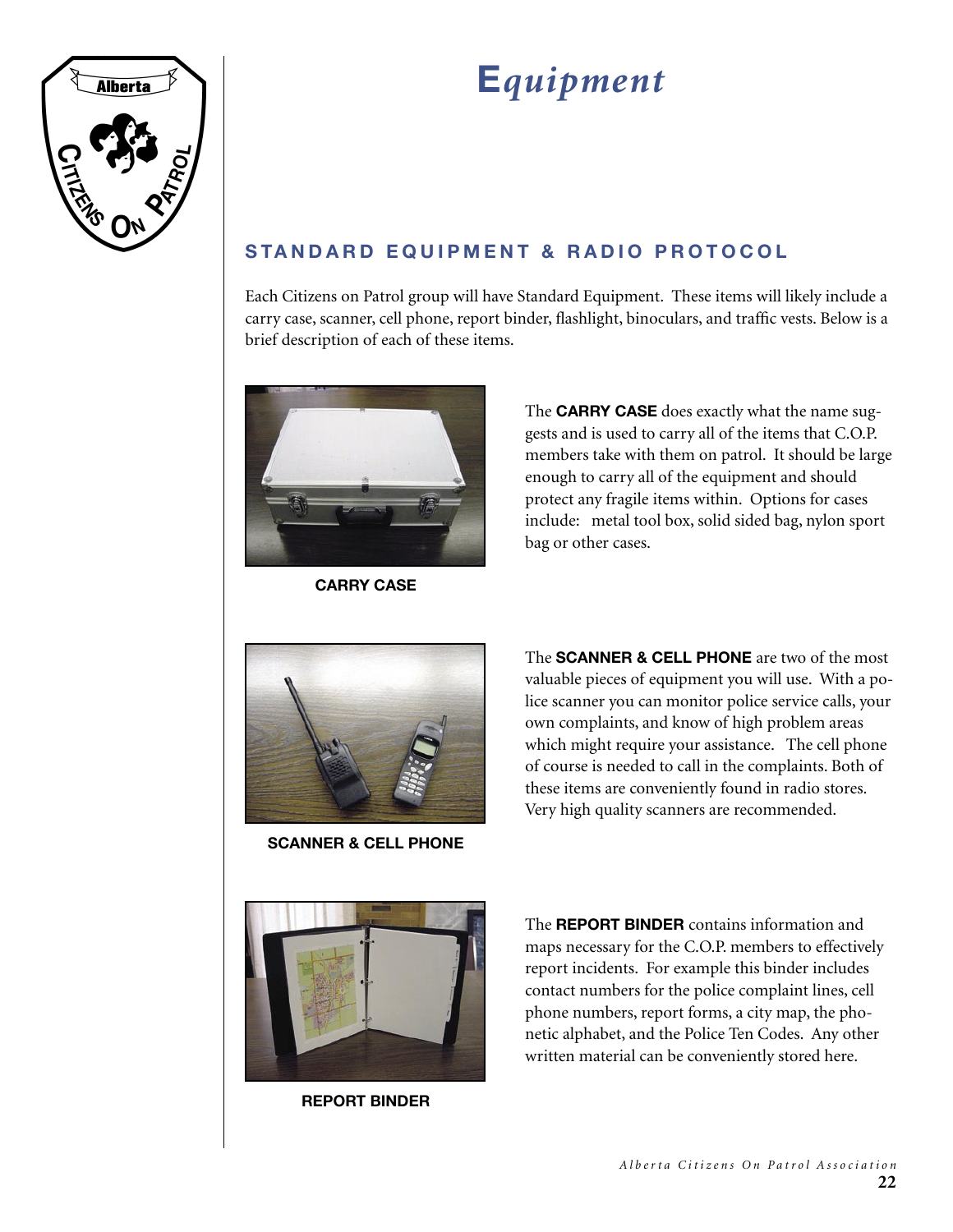



**FLASHLIGHT**

The **FLASHLIGHT** will assist C.O.P. members, particularly at night when trying to read addresses, look down dark alleys, or to alert people of their presence. Some flashlights are adaptable to allow a traffic cone to be attached.



**BINOCULARS**

The **BINOCULARS** are great for reading things such as licence plates and addresses. They are also a very valuable tool when you wish to see something without endangering yourself. They should be used as much as possible for obtaining the fine details of your incident observations.



**TRAFFIC VESTS**

The **TRAFFIC VESTS**, if your C.O.P. group is involved with some traffic duties, is absolutely mandatory. It will help ensure that you are seen ! These vests are available at Safety Supply companies and other retailers such as Home Depot. A sign company can apply lettering. Printing on traffic vest could be "Citizens On Patrol".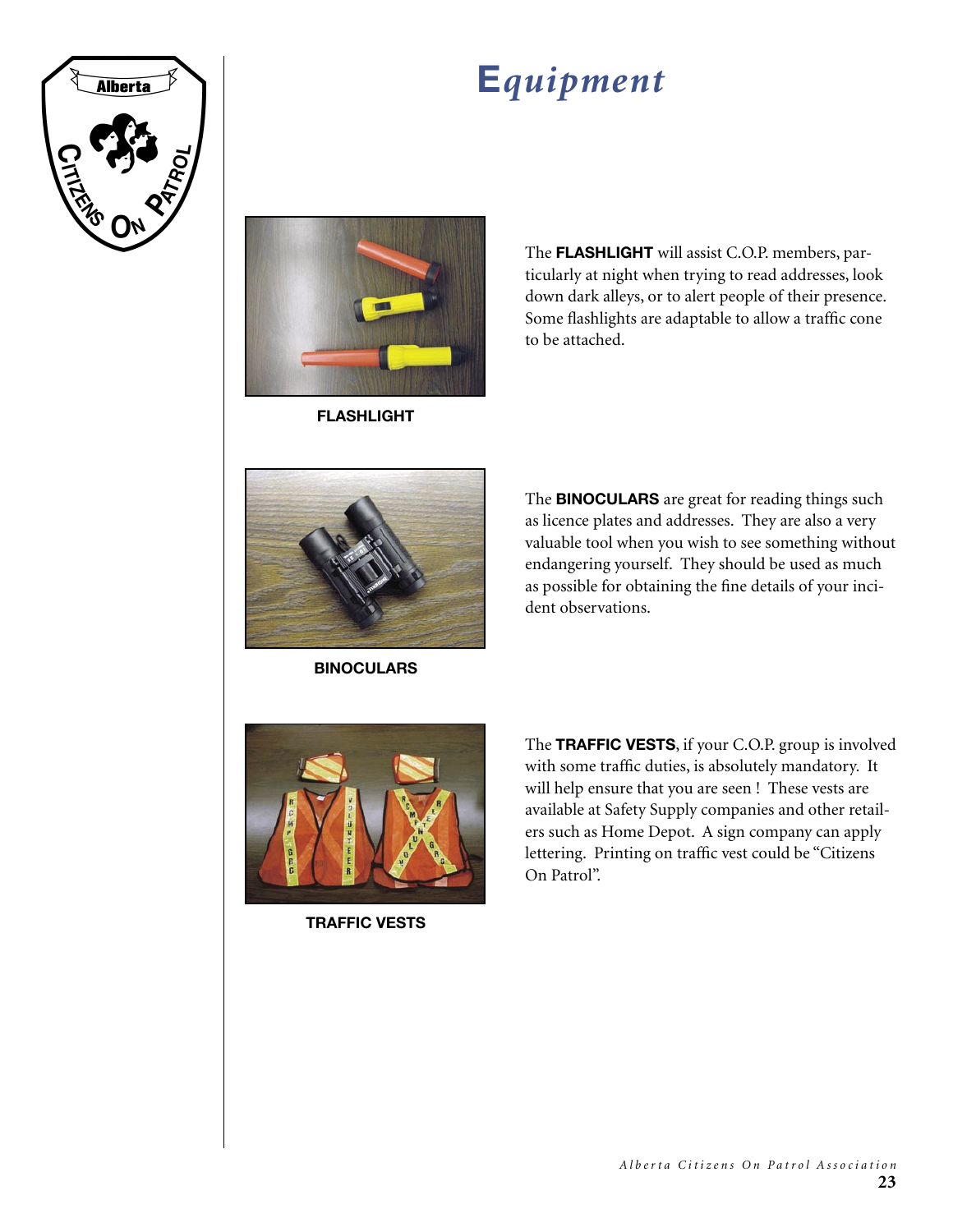

### **RADIO PROTOCOL**

#### **• Phonetic Alphabet**

The phonetic alphabet is used on radios, not just by the police, but by anyone who uses radios for communication on a regular basis. Why? Often letters when sounded out sound the same like the letter "M" and the letter "N." When you apply the phonetic alphabet, however, the letters are easy to tell apart.  $M = "Mike" \& N = "November."$  When you hear police using the phonetic alphabet, they are most often spelling out names for dispatch in order that they receive the correct spelling of an individual's name. The following is the entire phonetic alphabet:

| (A) | Alpha    | (B) | <b>Bravo</b> | (C) | Charlie |
|-----|----------|-----|--------------|-----|---------|
| (D) | Delta    | (E) | Echo         | (F) | Foxtrot |
| (G) | Golf     | (H) | Hotel        | (1) | India   |
| (J) | Juliette | (K) | Kilo         | (L) | Lima    |
| (M) | Mike     | (N) | November     | (O) | Oscar   |
| (P) | Papa     | (Q) | Quebec       | (R) | Romeo   |
| (S) | Sierra   | (T) | Tango        | (U) | Uniform |
| (V) | Victor   |     | (W) Whiskey  | (X) | X-Ray   |
| (Y) | Yankee   | (Z) | Zulu         |     |         |

#### **• Twenty-Four Hour Clock**

The twenty-four hour clock is something that you should become familiar with. If you haven't used it already when you learned about report writing, then you should learn to use it at this point of your training. The twenty-four hour clock accomplishes one major task: it eliminates any confusion about a.m. or p.m. Below is a conversion table with a.m. and p.m. converted to the twenty-four hour clock. If you are having trouble, try to add twelve after noon, i.e. 1:00 p.m. plus twelve becomes 13:00 hours.

|  | $1:00$ a.m. = 0100 hours  | $1:00 \text{ p.m. } =$ | 1300 hours |
|--|---------------------------|------------------------|------------|
|  | $2:00$ a.m. = 0200 hours  | $2:00 \text{ p.m.} =$  | 1400 hours |
|  | $3:00$ a.m. = 0300 hours  | $3:00 \text{ p.m. } =$ | 1500 hours |
|  | 4:00 a.m. $= 0400$ hours  | 4:00 p.m. $=$          | 1600 hours |
|  | 5:00 a.m. $=$ 0500 hours  | $5:00 \text{ p.m.} =$  | 1700 hours |
|  | $6:00$ a.m. = 0600 hours  | 6:00 p.m. $=$          | 1800 hours |
|  | 7:00 a.m. $=$ 0700 hours  | 7:00 p.m. $=$          | 1900 hours |
|  | $8:00$ a.m. = 0800 hours  | $8:00 \text{ p.m.} =$  | 2000 hours |
|  | 9:00 a.m. = 0900 hours    | 9:00 p.m. $=$          | 2100 hours |
|  | 10:00 a.m. = $1000$ hours | $10:00$ p.m. =         | 2200 hours |
|  | $11:00$ a.m. = 1100 hours | $11:00$ p.m. =         | 2300 hours |
|  | 12:00 a.m. $=$ 1200 hours | $12:00$ p.m. =         | 0000 hours |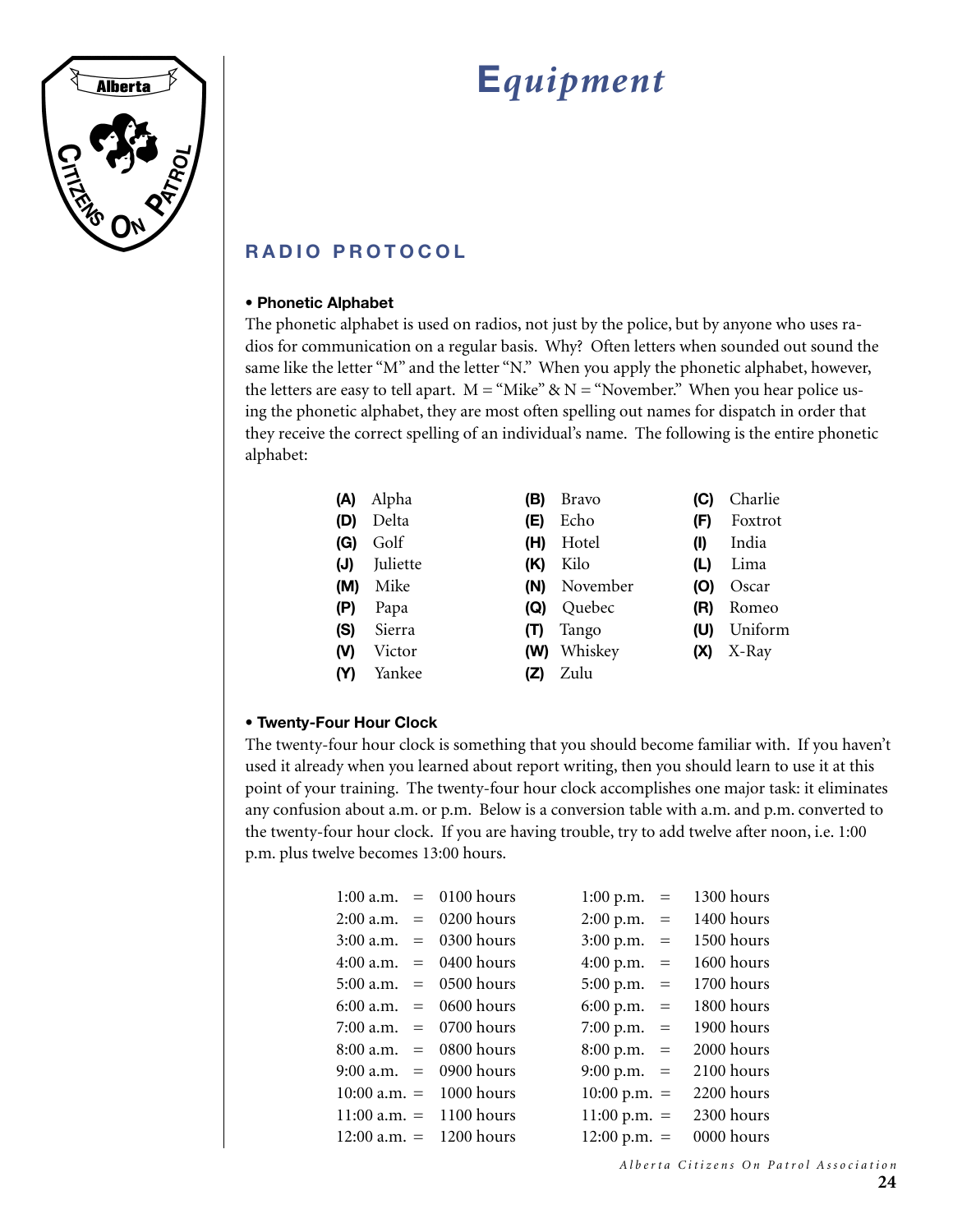

### **RADIO PROTOCOL**

#### **• Police 10-Codes**

The R.C.M.P. ten codes are also used to ensure accuracy and to avoid any misunderstanding. Common words and phrases are often difficult to understand over a radio and in many cases can be shortened by using the 10-codes. For example, in the case of an alarm a dispatcher will say: "10-71...10-73". This is much shorter and more clear over a radio than saying "I have a complaint of an alarm." See the difference? It is not necessary for you to remember these codes, but be familiar with where to find them. A copy will be provided for you in your onduty kit.

| $10 - 1$     | Signal Weak                      |                     | <b>10-30</b> Danger/Caution (followed by)                |                    | <b>10-63</b> Dispatch Tow Truck      |
|--------------|----------------------------------|---------------------|----------------------------------------------------------|--------------------|--------------------------------------|
| $10-2$       | Signal Good                      |                     | (A) Armed and Dangerous                                  |                    | <b>10-64</b> Dispatch Ambulance      |
| $10-3$       | <b>Stop Transmitting</b>         |                     | (C) Contagious                                           |                    | 10-65 Escort Prisoner                |
| $10 - 4$     | Affirmative                      |                     | (E) Escape Risk                                          |                    | <b>10-66</b> Remain in Service       |
| $10 - 5$     | Relay (to)                       |                     | (F) Firearms                                             |                    | <b>10-67</b> Anything for Me?        |
| $10-6$       | Busy                             |                     | (M) Mental Instability                                   |                    | <b>10-68</b> Impaired Driver         |
| $10-7$       | Out of Service                   |                     | (P) Pardon Application                                   |                    | <b>10-70</b> Are you OK?             |
| $10 - 8$     | In Service                       |                     | (S) Suicidal Tendencies                                  |                    | <b>10-71</b> Complaint Dispatch      |
| $10-9$       | Say Again                        |                     | (V) Violence                                             |                    | <b>10-72</b> Armed Robbery           |
|              | <b>10-10</b> Negative            | <b>10-31</b> Pickup |                                                          | <b>10-73</b> Alarm |                                      |
|              | <b>10-11</b> Checking Vehicle    |                     | <b>10-32</b> Units Needed                                |                    | <b>10-74</b> False Alarm             |
|              | $10-12$ Stand By                 |                     | <b>10-33</b> Help Me Quick                               |                    | <b>10-75</b> Meal Break              |
|              | <b>10-13</b> Existing Conditions | <b>10-34</b> Time   |                                                          |                    | <b>10-76</b> On Portable             |
|              | <b>10-14</b> Message/Information |                     | <b>10-35</b> Off Duty                                    |                    | <b>10-77</b> At Residence            |
|              | <b>10-15</b> Message Delivered   |                     | <b>10-36</b> On Duty                                     |                    | <b>10-78</b> At Office               |
|              | <b>10-16</b> Reply to Message    |                     | <b>10-37</b> Returning to Office                         |                    | <b>10-79</b> Computer Slow           |
|              | <b>10-17</b> En Route            |                     | 10-38 Fatality                                           |                    | <b>10-80</b> Probation Category      |
|              | <b>10-18</b> Urgent              |                     | <b>10-39</b> Hostage/Abduction                           |                    | <b>10-81</b> Record Violence         |
|              | <b>10-19</b> (in) Contact        |                     | <b>10-40</b> Possible Hit on Persons/Vehicle/Property    |                    | <b>10-82</b> Record Robbery          |
|              | 10-20 Location                   |                     | <b>10-41</b> Possible Hit Confirmed                      |                    | <b>10-83</b> Record Offensive Weapon |
|              | <b>10-21</b> Call () By Phone    |                     | <b>10-42</b> Surveillance Category                       |                    | <b>10-84</b> Record Break and Enter  |
|              | <b>10-22</b> Disregard           |                     | <b>10-43</b> Parole Category                             |                    | <b>10-85</b> Record Auto Theft       |
|              | <b>10-23</b> Arrived at Scene    |                     | <b>10-44</b> Charged Category                            |                    | <b>10-86</b> Record Theft            |
|              | <b>10-24</b> Assignment Complete |                     | <b>10-45</b> Elopee Category                             |                    | <b>10-87</b> Record Drug             |
|              | <b>10-25</b> Report to (meet)    |                     | <b>10-46</b> Prohibited Category Firearms/Liquor/Driving |                    | <b>10-88</b> Record Fraud            |
| 10-26 E.T.A. |                                  |                     | <b>10-47</b> To 10-59 Reserved                           |                    | <b>10-89</b> Record Sex              |
|              | <b>10-27</b> Licence/Permit Info |                     | <b>10-60</b> Danger - Police Hater                       |                    | <b>10-90</b> Record Other C.C.       |
|              | <b>10-28</b> Ownership Info      |                     | <b>10-61</b> Station Calling Identify Self               |                    | <b>10-91</b> Record Other Federal    |
|              | 10-29 Records Check              |                     | <b>10-62</b> Unauthorized Listeners                      |                    | <b>10-95</b> Record Arson            |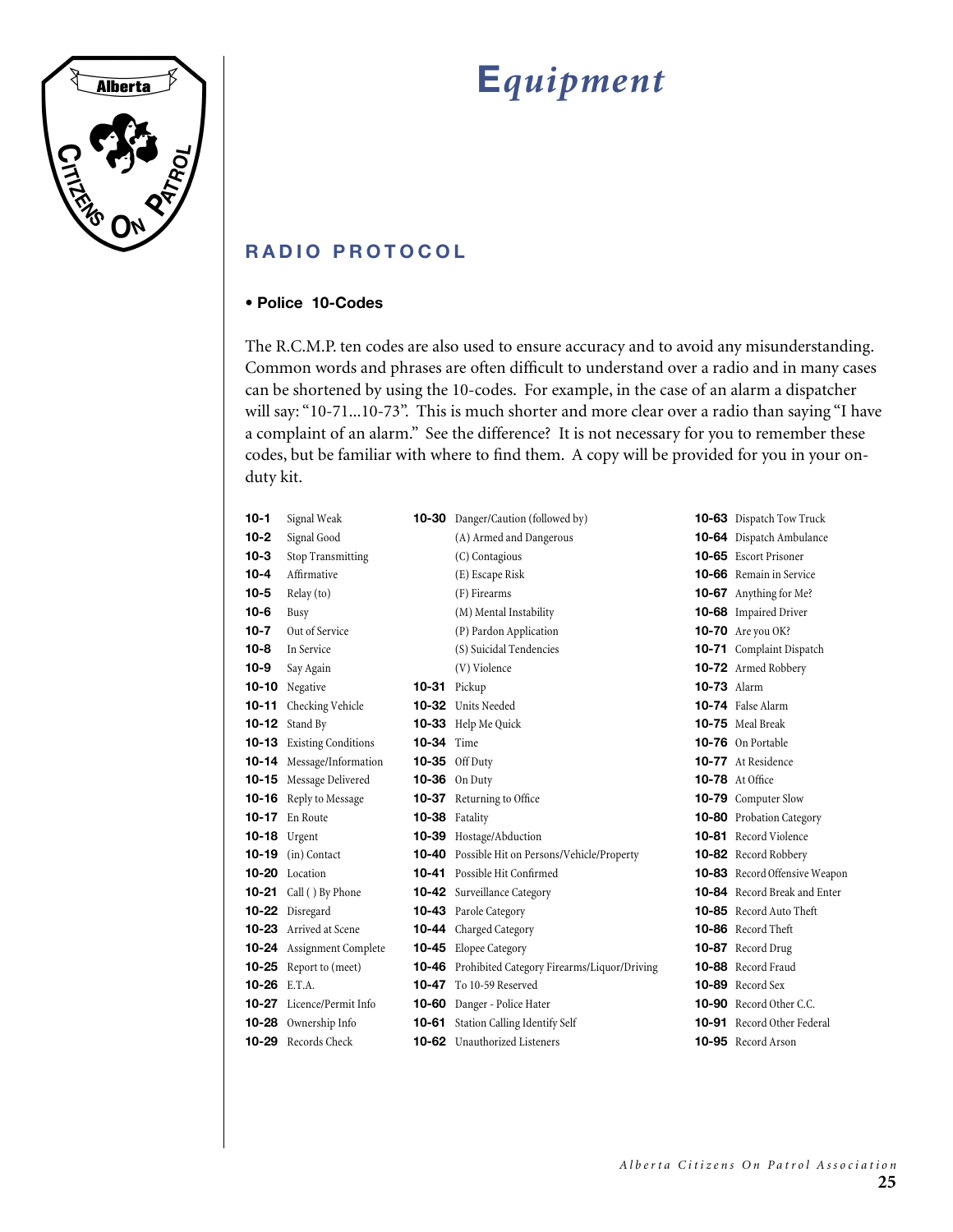

# **S***afety*

### **PRIORITY #1 - STAY SAFE!!!**

When making patrols, safety is the first of your concerns. At no time will you be asked to do anything that might jeopardize your safety or cause damage to your vehicle while under Citizens on Patrol guidelines. It will be the judgement of the Citizens on Patrol members in the vehicle whether or not an area will be a danger to patrol. If you judge an area to be a danger, a visual scan of the area with the spotlight would be sufficient. At no time will you attempt to chase or pursue a vehicle. Remember, you are not an emergency vehicle, and must obey all traffic, provincial and criminal laws. If at any time on your patrol you encounter a less than safe situation, you should continue on until you are in a safe area and can contact the local police with the information. Although this may be repetitive, some of the following warrants repeating:

| 1. Obey all laws                | This little bit of advise will keep you ticket free and<br>prevent unnecessary injuries / accidents.                                               |
|---------------------------------|----------------------------------------------------------------------------------------------------------------------------------------------------|
| 2. Use Common Sense             | If you don't feel you should be doing something, then<br>chances are very good that you shouldn't.                                                 |
| 3. Drive Safely                 | You can obey all the laws and still not be driving<br>safely. Look around when you are driving. Avoid ac-<br>cidents before they happen.           |
| 4. Do not follow police         | This will look suspicious.                                                                                                                         |
| 5. Do not leave your vehicle    | Putting yourself at risk leaves no one to call for as-<br>sistance. You will not be equipped to handle anything<br>unexpected.                     |
| 6. Do not carry a weapon        | This is illegal.                                                                                                                                   |
| 7. Do not disturb a crime scene | If you witness a crime, just report it. Do not disturb<br>it in anyway. You may disturb microscopic evidence<br>that is vital to an investigation. |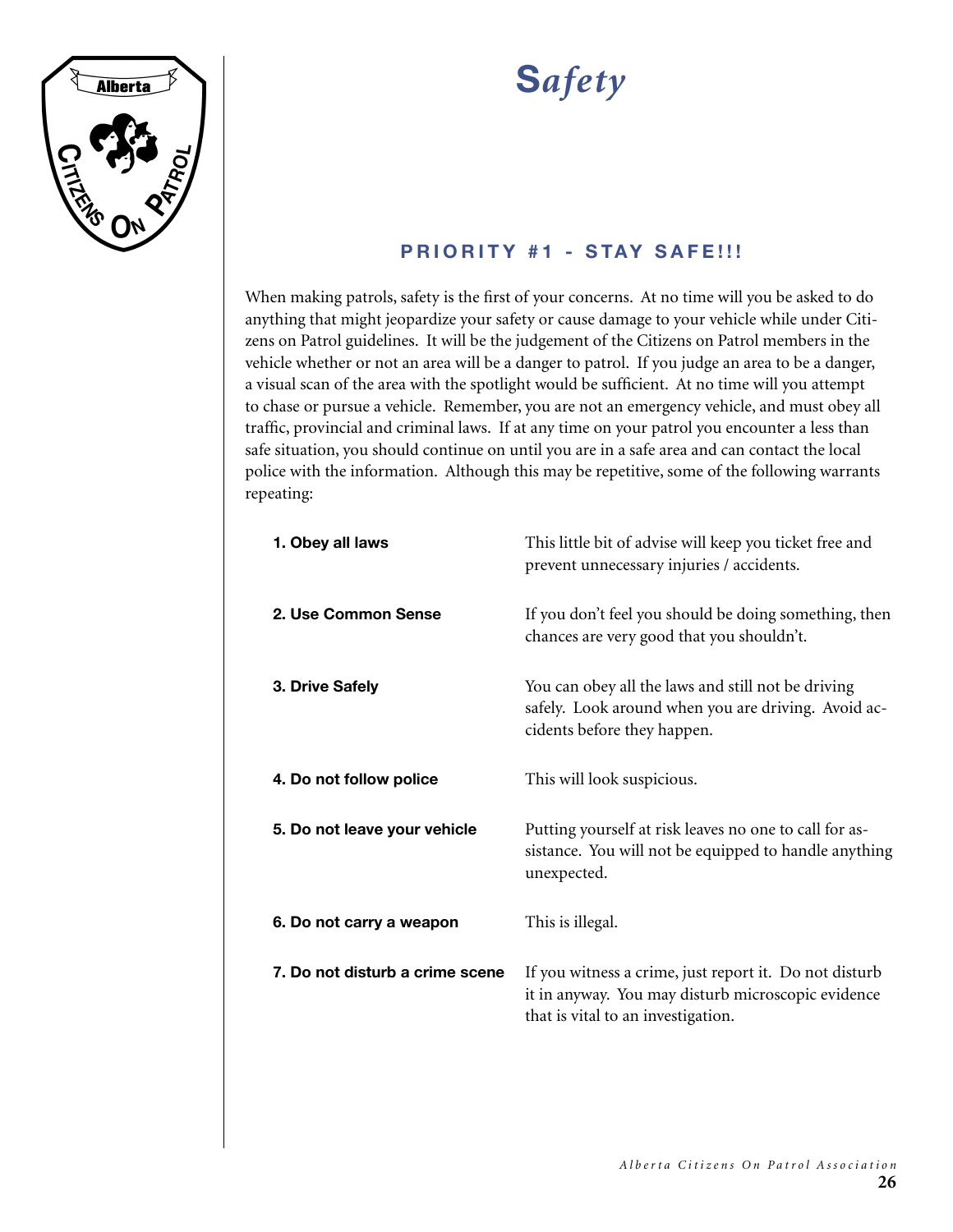

# **S***afety*

**8. Do not ride alone** Two heads are always better than one. This also makes for better company.

**9. Do not pursue a vehicle** This is illegal and very dangerous. It is one thing to follow a vehicle from a safe distance while obeying the laws. It is quite another to purse a vehicle.

**10. Do not do anything that you would not have someone else do under similar circumstances.**



*A C.O.P. directing traffic using all safety equipment available*

The bottom line with safety is that it comes down to common sense. You are volunteering to protect the community, but it is not worth risking yourself for. A cool head and keen observation skills will always be more effective than bad judgement.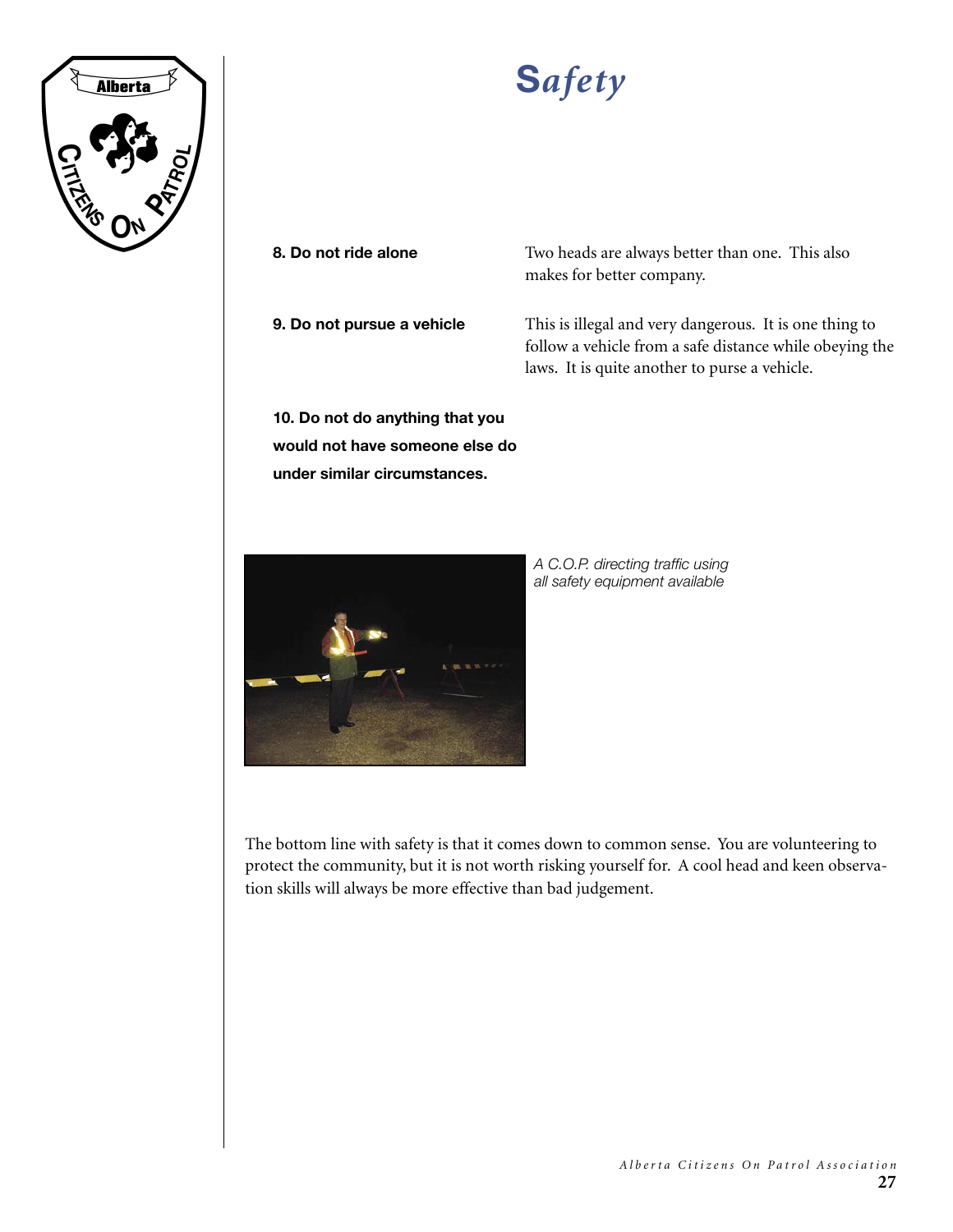

# **S***hift* **D***uties*

### **C H E C K S H E E T**

- $\square$  Sign in at your designated sign in location within the office.
- $\Box$  Take your equipment kit. Ensure that all of the equipment is in proper working condition with fresh batteries.
- $\square$  Look at the bulletin board or clipboard for any postings of interest.
- **GO ON PATROL!!!** Have fun and laugh it up with your partner, but keep your eyes and ears open.
- $\Box$  Report any incidents you feel should be reported to police, and complete an incident report.
- $\Box$  At the end of your shift turn in any incident reports you have.
- $\Box$  Put away your equipment and plug in anything in need of charging.

### **THAT'S IT! THANK YOU FOR PATROLLING!**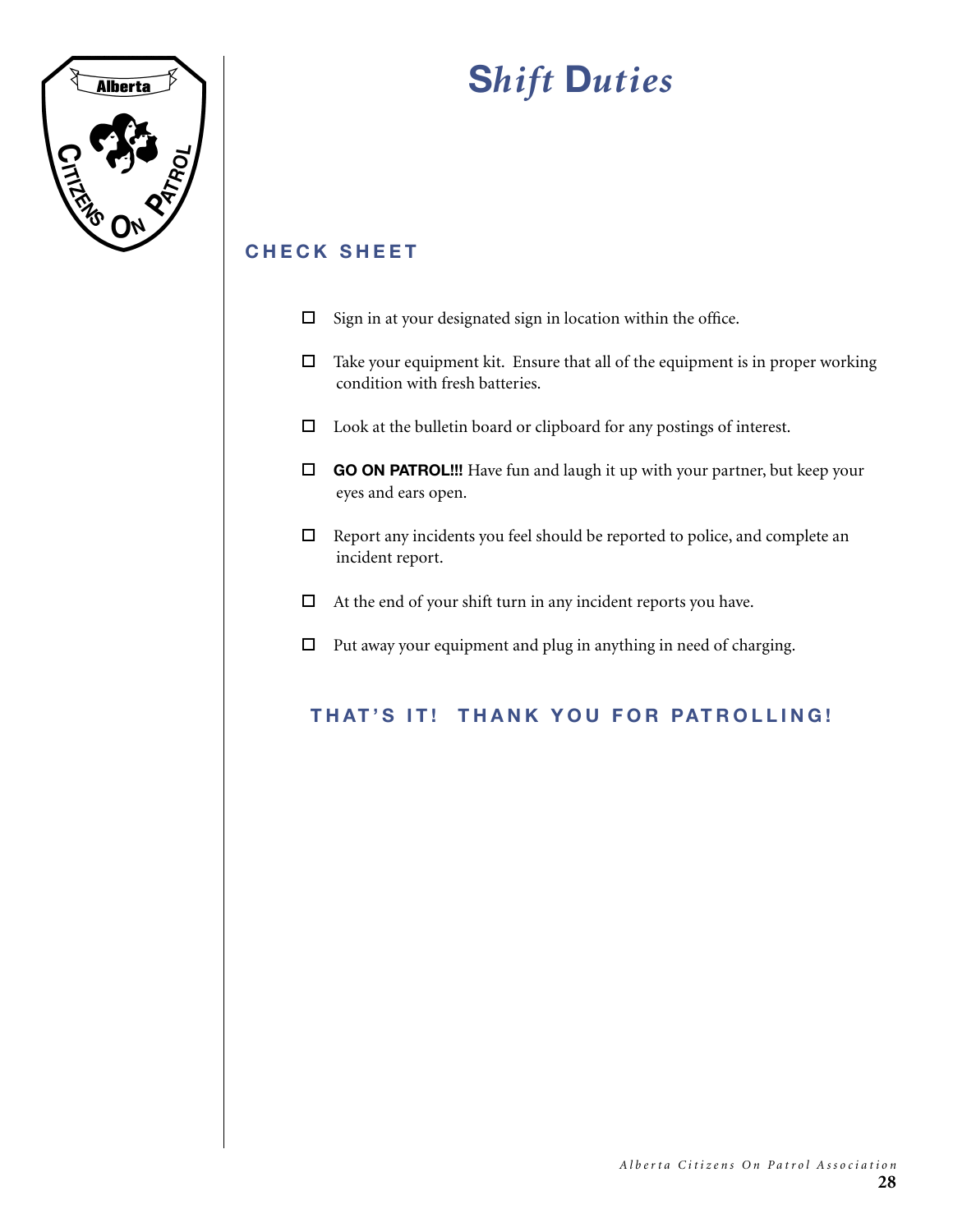

- **1. You are on patrol and see a suspicious vehicle. What is the first thing you would do?**
	- **a)** Follow the vehicle to see where it goes
	- **b)** Write down the licence plate number
	- **c)** Phone the local police
	- **d)** Pull the vehicle over
- **2. You are on patrol and you observe a lone female waiting by the front doors to a business with her car running. The business seems to be closed. There are other vehicles parked around but none of them are running. What action would you take in this situation?**
	- **a)** Do nothing because she is just waiting to give someone a ride
	- **b)** Get a description of the vehicle including licence plate number and time observed
	- **c)** Face your headlights at the vehicle and high beam it
	- **d)** Call the owner of the business
- **3. You are on patrol and observe a person hitchhiking north out of town in the winter time. You observe the person not to be dressed for the winter conditions. What action would you take in this situation?**
	- **a)** Stop and give him a ride
	- **b)** Phone the local police
	- **c)** Drive right by because you do not stop for strangers
	- **d)** Stop and give him a jacket but do not get close enough for the person to get in

#### **4. You observe a vehicle run a stop sign, collide with another vehicle and then drive off. What would you do first in this situation?**

- **a)** Give chase, catch up to the vehicle and then get the licence plate number
- **b)** Make note of the description of the vehicle and licence plate number if possible
- **c)** Call the local police
- **d)** All of the above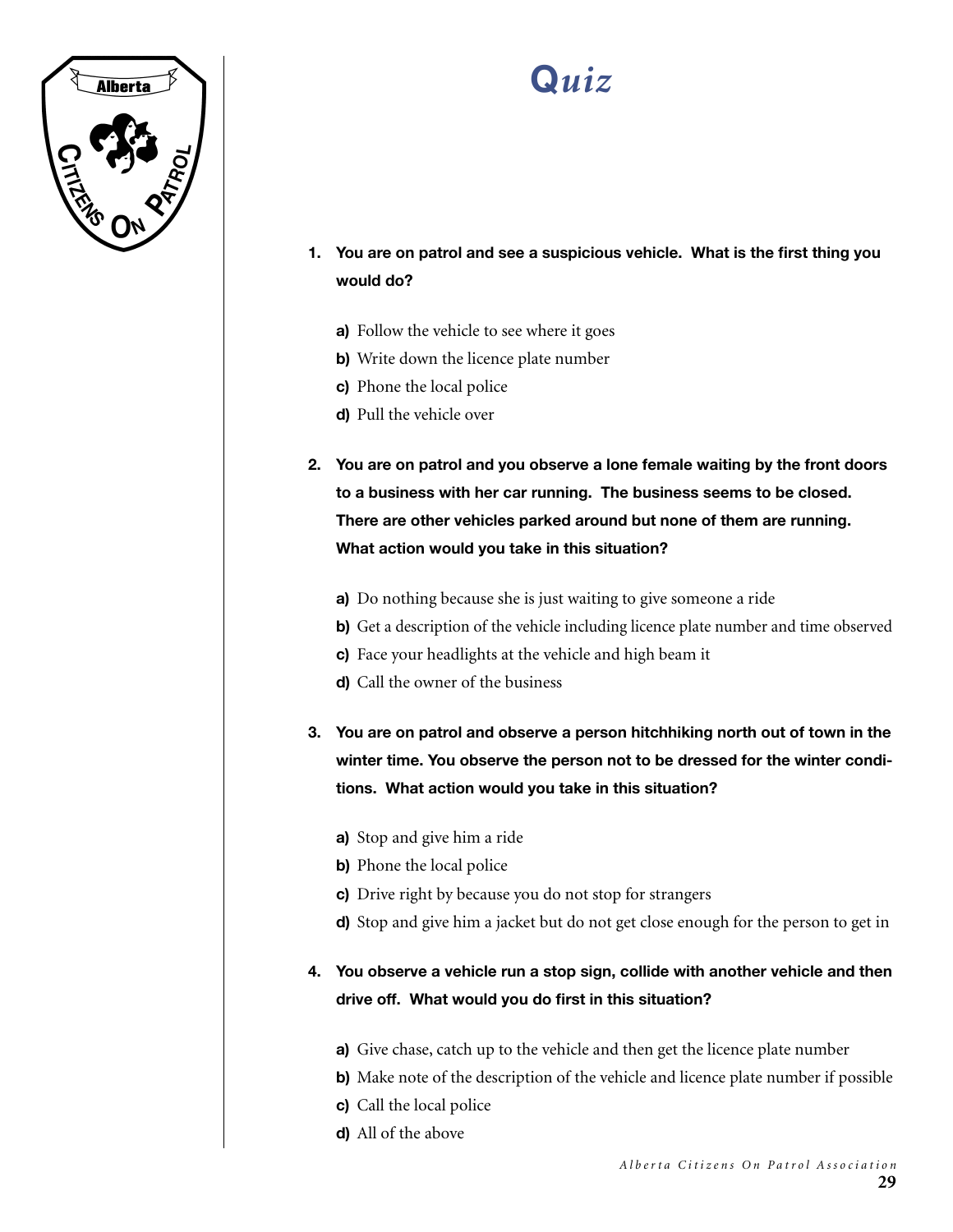

- **5. You are on your way for coffee at the donut shop. As you approach the shop, you observe a teenager running away from the shop. The store owner comes running out, shouting, "Stop Thief ! Stop Thief!" What would you do in this situation?**
	- **a)** Park the car and go for coffee because it's your break
	- **b)** Give chase on foot because you can see the person and he is not far
	- **c)** Call the local police and observe where the teenager goes
	- **d)** Identify yourself to the owner and try to comfort him
- **6. You are at the bank and are attempting to cash a cheque. You realize suddenly that you forgot your wallet at home, but you remember you have your C.O.P. ID card. What do you do?**
	- **a)** Call the local police
	- **b)** Show your patrol ID because it has your name and picture on it
	- **c)** Tell the person you volunteer with the local police
	- **d)** Leave the bank without cashing your cheque
- **7. A person has fallen through the ice in the middle of a town lake. The person is unable to get out of the water and the ice is very thin. The person is out of your reach. The person may only have seconds to live. What is the first thing you should do?**
	- **a)** Jump in to save the person
	- **b)** Call for help
	- **c)** Throw the person a rope
	- **d)** Crawl onto the ice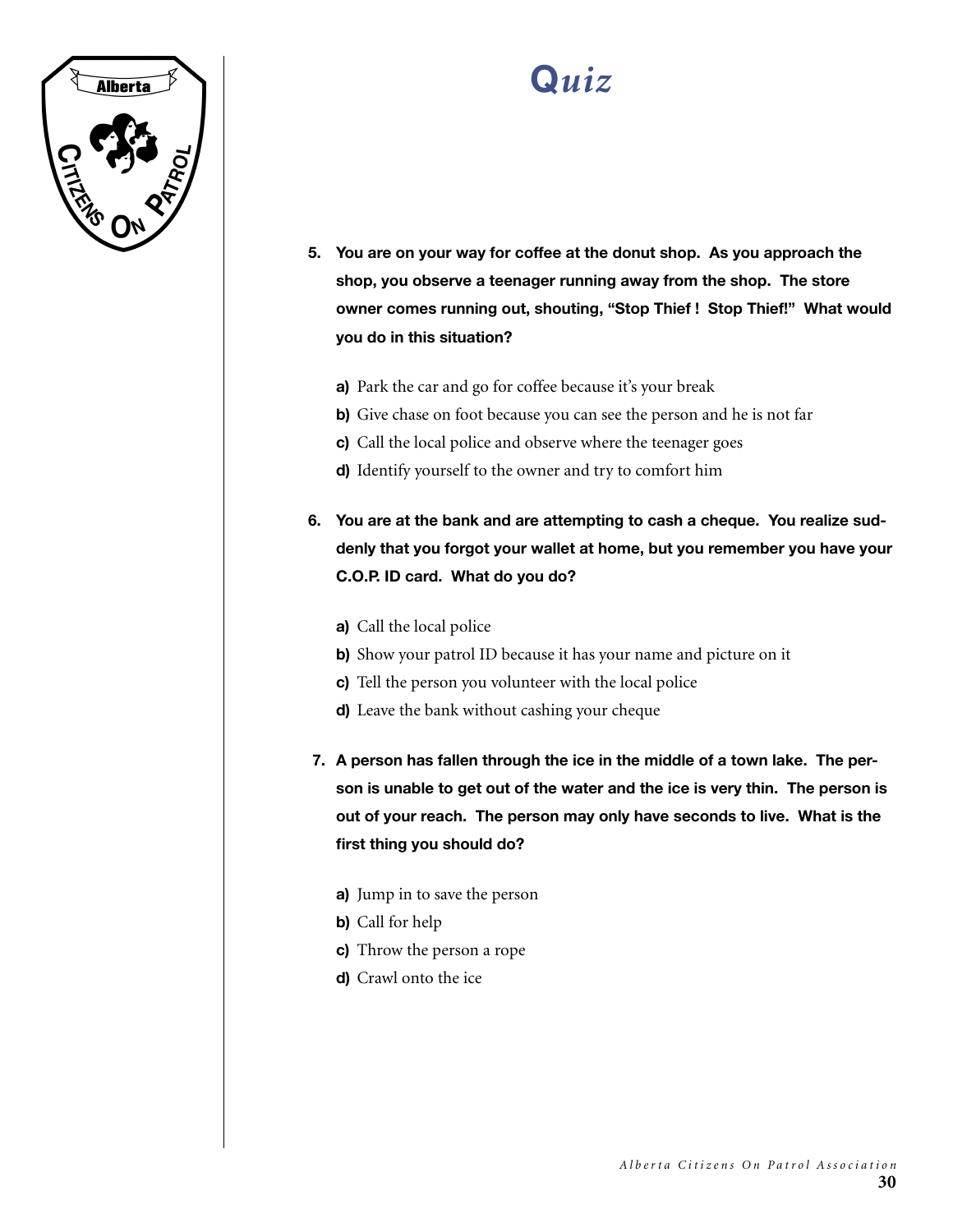

- **8. You are on patrol and see a small child lying on the ground who appears to be injured. The child is very upset and doesn't appear to speak well enough to explain what happened. The first thing you should do is:**
	- **a)** Position the vehicle so as to protect the child until help arrives
	- **b)** Check with near-by houses and see if anyone knows the child
	- **c)** Remain in your vehicle at all times as per the C.O.P. Policy
	- **d)** Administer first aid and advise members of the situation
- **9. All of your friends know you are a volunteer with the police. You are at a social gathering and someone becomes violent from drinking too much. The first thing you should do is:**
	- **a)** Confront the person using only as much force as is necessary to bring the person under control
	- **b)** Call the local police
	- **c)** Leave immediately
	- **d)** Just stay and enjoy the party the problem will eventually calm down anyway.

**10. While on patrol in a secluded area you observe a vehicle parked on the side of the road. Upon looking inside of the vehicle you note a guy and a girl kissing. The girl appears to be 12 years old. You have no reason to believe that she is not a willing participant, but the male could be anywhere from 13 to 18 years of age. What action will you take?**

- **a)** Leave quietly so as not to disturb their privacy
- **b)** Approach the vehicle and ask if she is okay
- **c)** Stop, flash your high beams on the male and then call the local police
- **d)** Call the local police and record a description of the occupants, vehicle and plate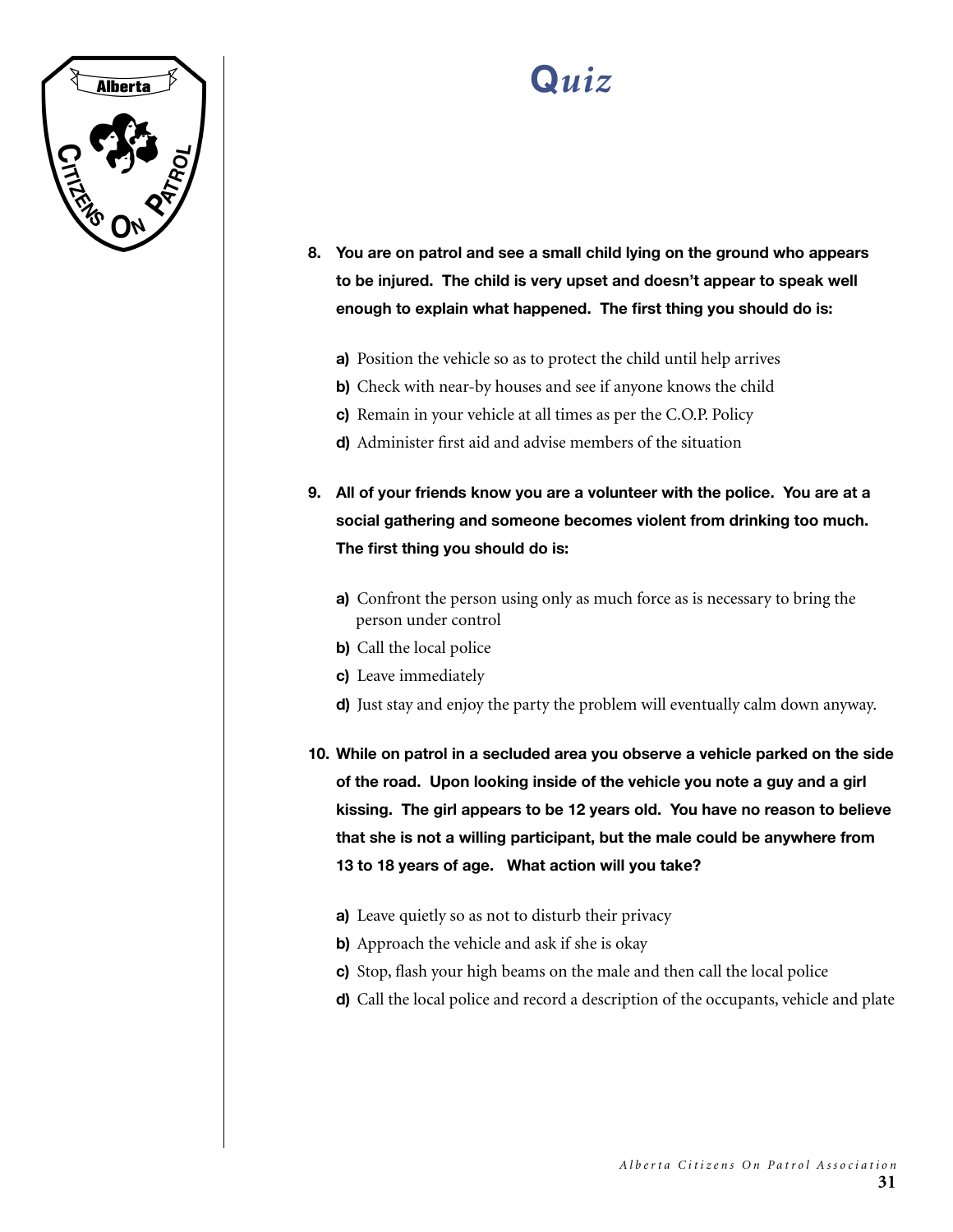

- **11. You have been advised to be on the lookout for a suspect involved in a robbery. Which of the following descriptions would be the most helpful to you in looking for the suspect?**
	- **a)** Male, Caucasian, 22 yrs, black ball cap, jeans, and white shirt
	- **b)** Caucasian, black ball cap, white shirt, jeans, tattoo
	- **c)** Caucasian, male, jeans, white shirt, earring in left ear
	- **d)** Male, 22 years, earring in left ear, tattoo, white running shoes

**12.While on patrol you observe 3 youths walking down a dark back alley. One youth appears to be carrying a baseball bat. The youths take turns running in and out of the backyards and you can hear smashing windows. You hear on the scanner that members are busy on an urgent call and would be unavailable to attend for some time. What would you do first?**

- **a)** Drive down the alley and attempt to chase the youth away
- **b)** Call the police and make good notes on the descriptions of the youth
- **c)** Honk your horn in attempts to wake up the neighbourhood
- **d)** Approach the youths and make a citizen's arrest

**13. You have been out on patrol every weekend for the past four weeks and have noticed that at Joe's Drug Store, the back entrance lights have been burnt out. It has been difficult to conduct checks. You should...**

- **a)** Bring a light bulb from home and install it the next time you are on patrol
- **b)** Approach Joe and tell him to get a new bulb
- **c)** Just use your flashlight and forget about it
- **d)** Notify the local police by completing an incident report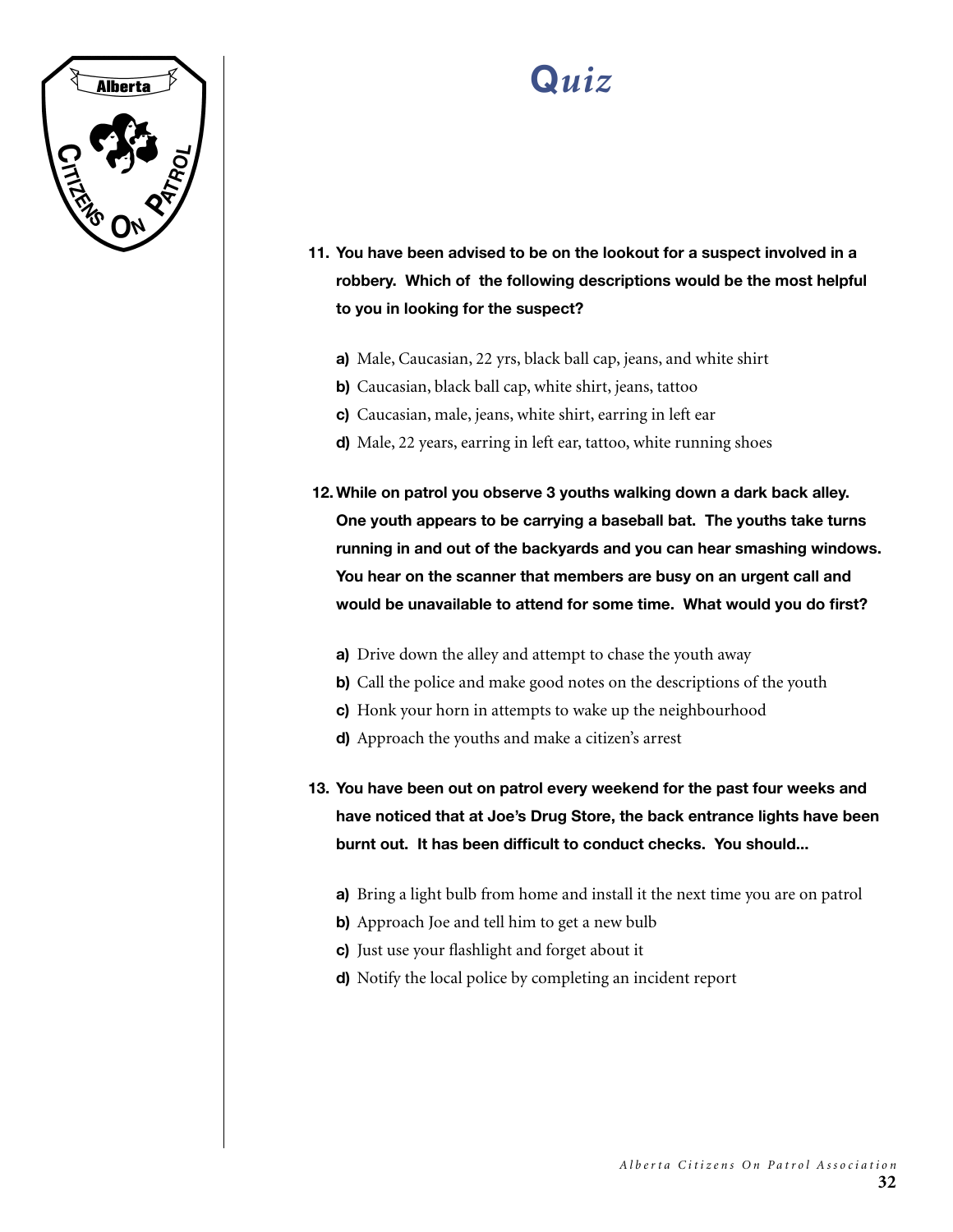

#### **14. A C.O.P. member can only have an unauthorized person on a ride-along if:**

- **a)** both the person and C.O.P. member agree
- **b)** the society president advises this is okay
- **c)** the person has protection
- **d)** an unauthorized person can never go on a ride-along with a trained C.O.P.

#### **15. Which of the following is not a preferred surveillance technique?**

- **a)** wear dark plain clothing
- **b)** do not stare
- **c)** park facing your target to see better all the angles
- **d)** sit low in your vehicle

#### **E N D**

Use the rationale on the following pages to go over the quiz with your police C.O.P. liaison member.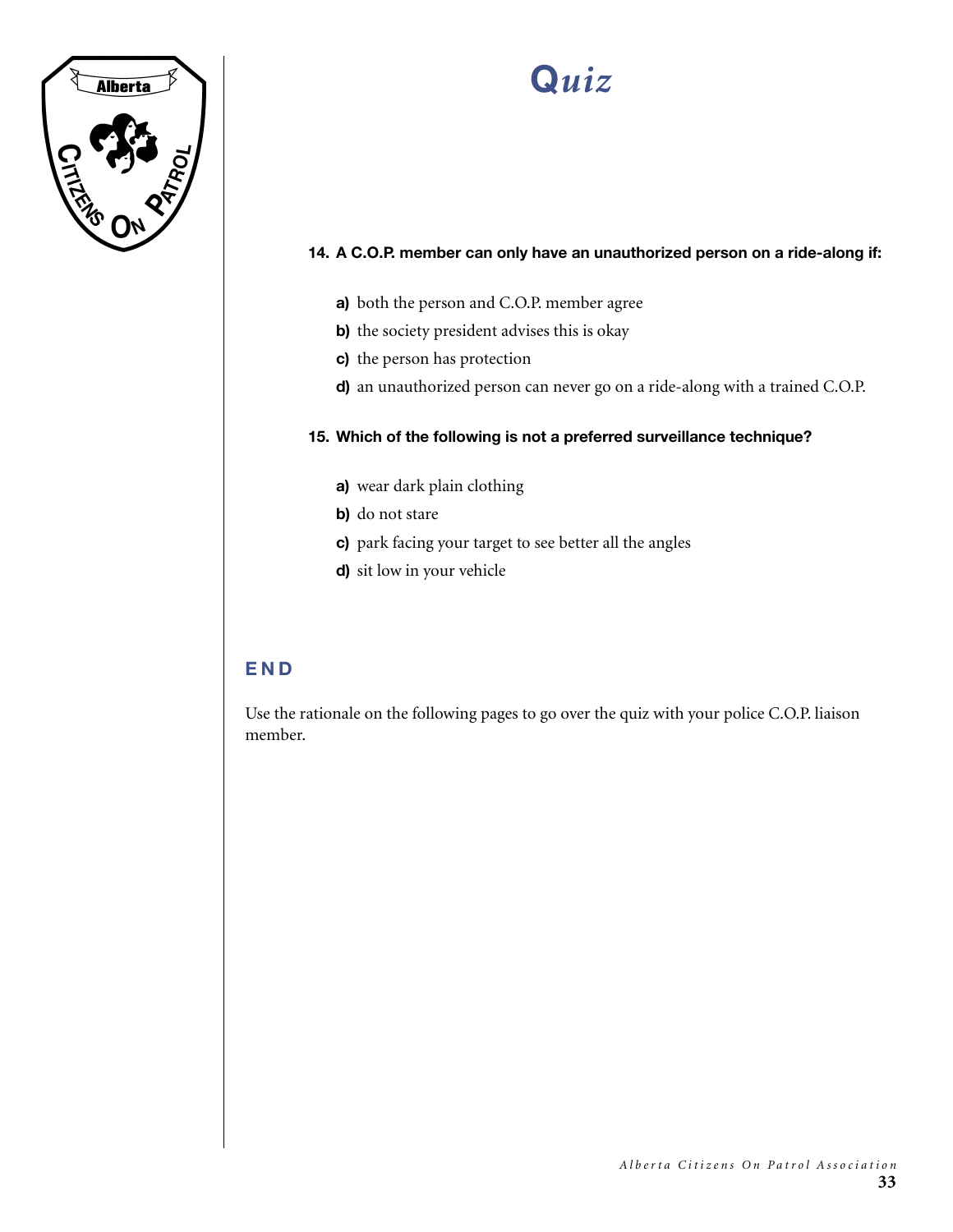

## **R***ationale*

- **1.** The correct answer is **(b)**. You may not get another chance. The first thing to do is to write down the licence plate number. This makes it easier to differentiate between vehicle and the road and provides the members with the means to follow up later with the registered owner.
- **2.** The correct answer is **(b)**. There is nothing strikingly obvious that would indicate a crime in progress. The best thing you can do is make notes of the vehicle in the event a crime does take place. Flashing your headlights will only draw unnecessary attention.
- **3.** The correct answer is **(b)**. A person can freeze to death in this country if left outside with improper clothing. You should call the local police. You should not risk your own safety by stopping to aid the person. You are providing assistance by making a call.
- **4.** The correct answer is **(b)**. You will of course phone the local police but before you can even do this you should have an idea of what to report. Take a description of the vehicle down. Do not chase the vehicle. You should not risk your own safety. It is also illegal to chase.
- **5.** The correct answer is **(c)**. The best assistance you will most always be able to provide is to be an excellent set of eyes and ears for the members on the road. They are equipped and trained to deal with any unexpected behaviours of fleeing criminals.
- **6.** The correct answer is **(d)**. It is an offence to impersonate a peace officer. Although your intentions would be legitimate, it could be interpreted that you are impersonating a peace officer. You should leave the bank and come back with proper identification.
- **7.** The correct answer is **(b)**. You will waste valuable time if you do anything but call for help first. If you try an alternative first and it fails, assistance will be even that much further delayed. Other SAFE courses of action may be considered after calling for help is done, but whatever is done you must ask yourself, are two drowned persons better than one? Use common sense in all of these types of situations.
- **8.** The correct answer is **(d)**. Although it is a rule to not leave your vehicle when on patrol, you must exercise common sense.